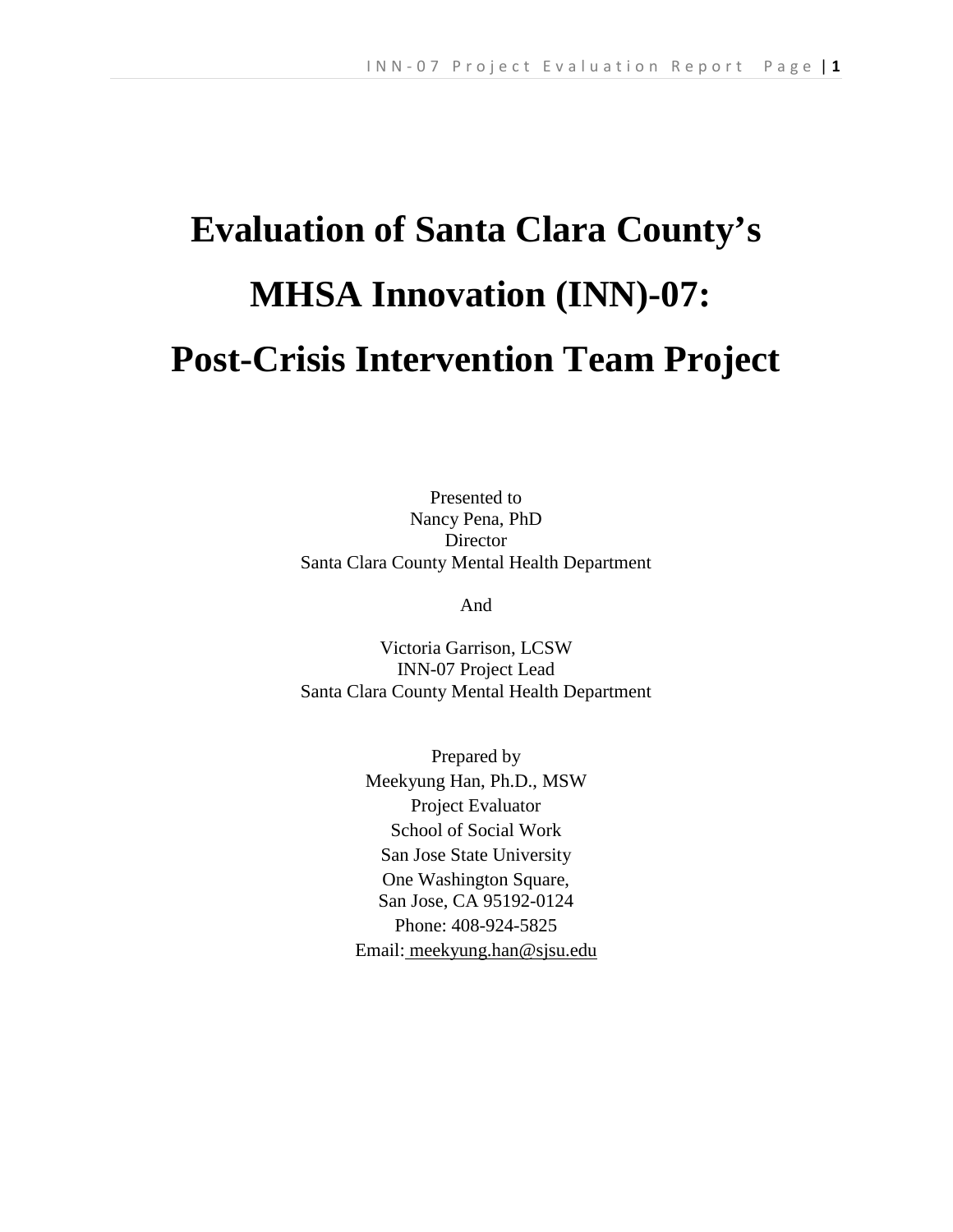## **Table of Contents**

Appendix A: IRB Approval Letters<br>Appendix B: Consent Forms Appendix C: Study Materials<br>Appendix D: Supplemental Study Results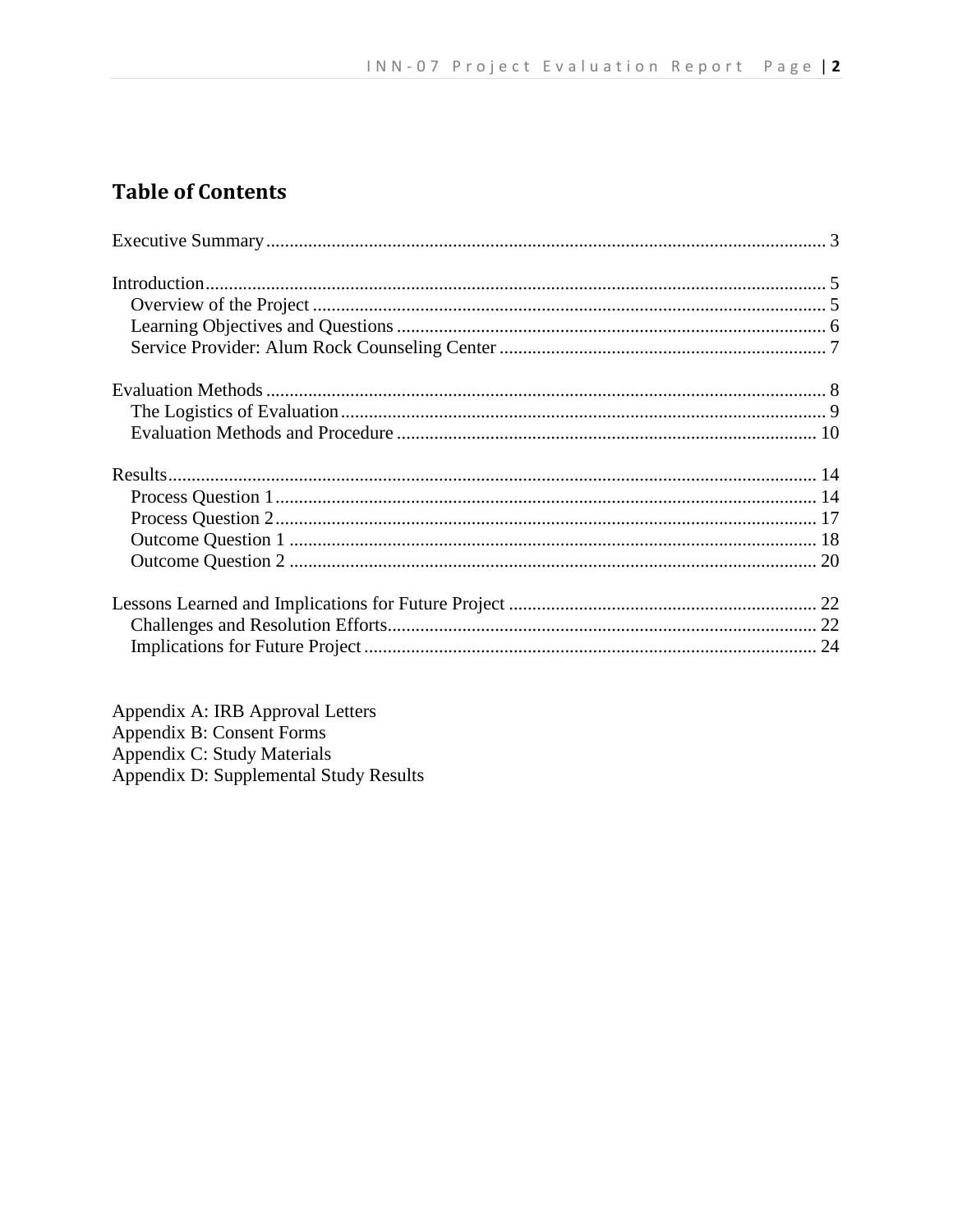## **EXECUTIVE SUMMARY**

This report was commissioned to provide an evaluation of the Post-Crisis Intervention Team (PCIT) INN-07 project funded through Proposition 63, the Mental Health Services Act (MHSA), and developed to address two dominant obstacles to service delivery by the Santa Clara County Mental Health Department: 1) lack of inter-agency communication and collaboration between law enforcement and the mental health system in handling crisis situations and 2) lack of culturally competent responses to assist individuals and families with linkage to appropriate treatment services. Alum Rock Counseling Center (ARCC) was awarded this two year contract on July 1, 2011. However, PCIT did not being operations until September 1, 2011, after a two month ramp up period and the projected ended on June 30, 2013.

**Evaluation Methods:** The evaluation methods listed below were utilized to measure the four learning questions presented and approved by the State.

- San Jose Police Department (SJPD) administrative data was used to assess the numbers of mental health related calls made to SJPD.
- Semi-structured interviews with the SJPD representatives, the patrol officers, and PCIT staff were utilized to obtain feedback on their perceived collaboration, experiences, opinions and suggestions regarding the project.
- ARCC administrative data was used to assess the Information and Referral Cards (ICARs) referral information, clients' characteristics and the PCIT intervention.
- Satisfaction surveys with clients and/or family members were collected to assess the level of satisfaction and the quality of the services at the end of the PCIT intervention.
- Semi-structured interviews with clients three months after the closures of the services were conducted to assess the quality and long-term impact of the PCIT intervention.
- Three-month follow-up with clients and/or family members as part of PCIT administrative data was also used to evaluate the long-term outcomes including the sustainability of the referred services.

**Main Findings:** In general, the findings suggest that the four learning questions were partially satisfied since there were indications that positive collaboration was established between mental health and law enforcement, which contributed to positive responses to individuals and families who received the needed services.

The report finds that during this project's test period, there was a total of 4,023 mental health calls made to SJPD of which 8.43% Information and Referral Cards (ICAR's) were generated by SJPD. It is important to note here that the total number of 4,023 mental health related calls made to SJPD included callers that were placed on involuntary 72 Hour detentions and transported directly to an emergency psychiatric facility making them ineligible for services through the PCIT. However, there is no statistical data available for recording how many calls fell into this "involuntary hold" category. Since this project aimed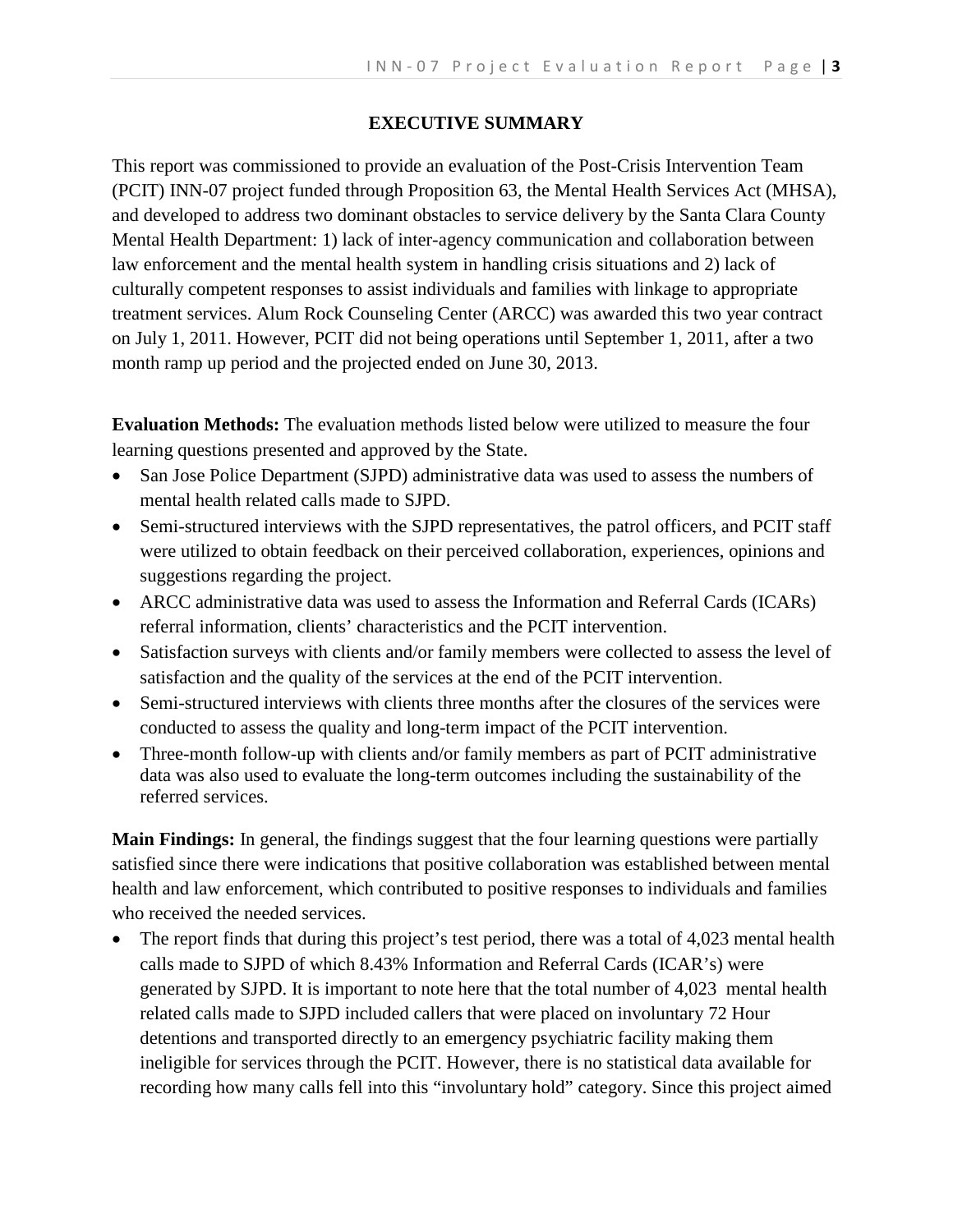to provide services to callers that did not meet the involuntary hold criteria, it implies that the actual referral number would be higher than 8.43%.

- A total of 112 clients received the entire range of PCIT services, thus achieving one of the project's goals of linkage to an ongoing mental health provider.
- 94% out of 50 clients and/or family member who participated in the "satisfaction surveys" at the end of the PCIT services reported that they received the type of services needed from PCIT.
- The findings further suggest that the INN-07 project contributed to improving the well-being of clients and/or family members who received PCIT services after law enforcement responded to a mental health crisis call.

**Challenges Encountered:** During the two year operational period, the INN-07 project encountered multiple challenges.

- The total number of clients served was lower than expected as the average referral rate from SJPD to PCIT during the two years was 8.43% (339 referrals) of 4,023, the total number of mental health calls received by SJPD. However, as indicated earlier, the actual referral number would be higher than 8.43%.
- At the beginning of the project, obtaining procedural approval from Santa Clara County executive management that allowed the PCIT clinicians to place clients on 5150 holds was challenged, while it was resolved later, it appeared to impede the collaboration and the project procedures at the beginning stage of the project implementation.
- The project launching was ill-timed as it coincided with budgetary, staffing, morale and leadership issues within the SJPD which resulted in layoffs for many SJPD patrol officers.
- PCIT staffs' reliance on SJPD as the primary referral source and clients and/or family members providing consent to services were challenges for providing services to the needed individuals and family members.
- The administrative data available from SJPD did not contain the necessary data (e.g., repeated calls) to assess the impact of the project.
- Obtaining interview/survey information from clients to evaluate the impact of this project after having received the services was a challenge due to the clients' unavailability.

**Recommendations:** Despite the challenges listed above, the current project holds a key implication for future projects.

- Future projects would require some modification in order to make the program more efficient and effective.
- An example of a modification would be to divide this project into two segments or phases: The Clinical Mobile Crisis Response Team (Phase I) would meet SJPD officers at the scene to provide de-escalation, evaluation and crisis counseling and if appropriate transitioning the referral to PCIT (Phase II).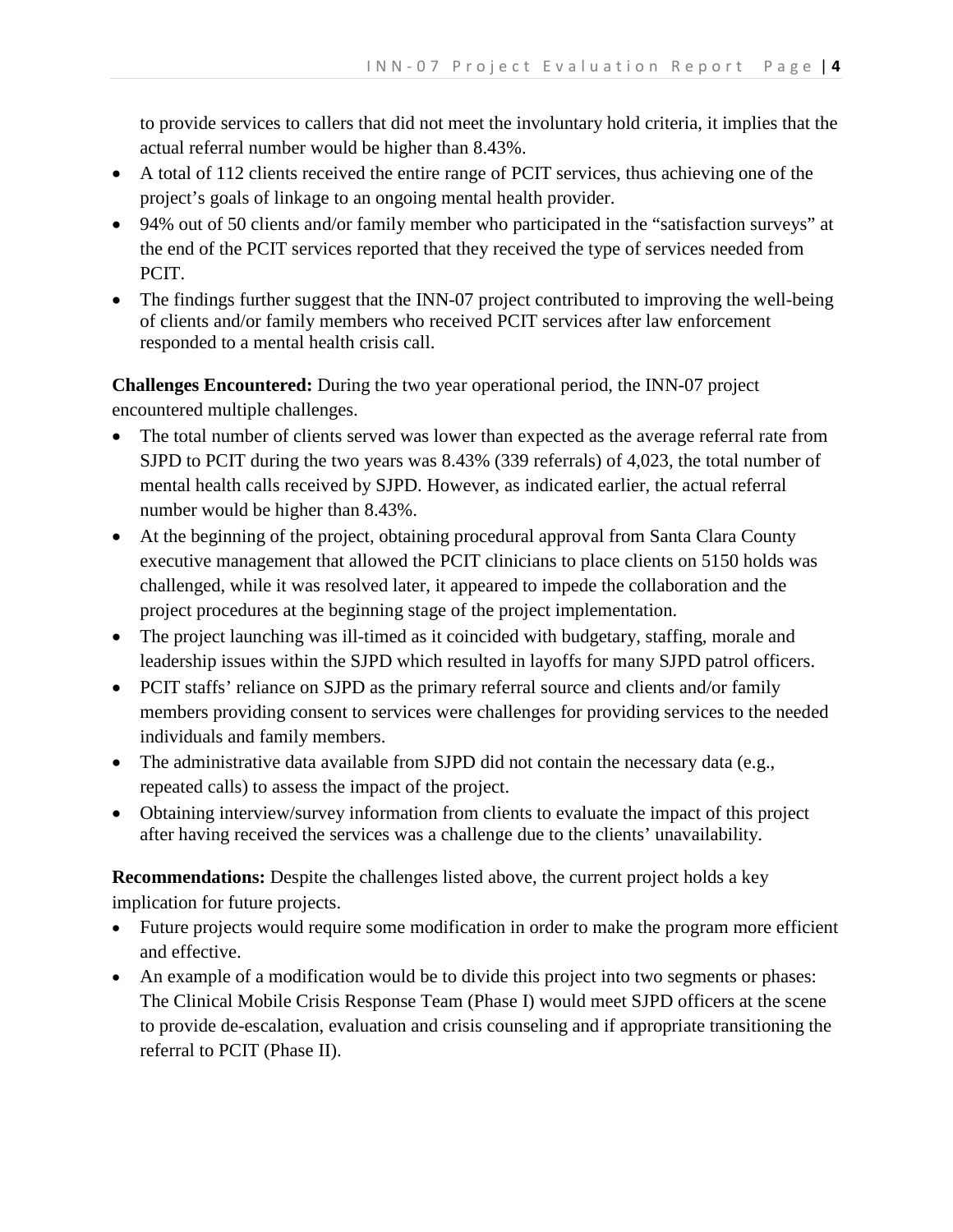## **INNOVATION (INN)-07: POST-CRISIS INTERVENTION TEAM PROJECT**

## **I. INTRODUCTION**

#### **1. Overview of the Project**

The San Jose Police Department (SJPD) is often an individual's first contact when experiencing a mental health crisis or a suicide-related event. Santa Clara County did not have a protocol in place that enabled law enforcement to share information with providers of mental health services regarding crisis responses for which they were involved that did not result in a 5150 hold. As a result, law enforcement frequently responded to mental health crisis involving the same individuals at the same locations. Oftentimes, these responses resulted in unnecessary hospitalizations, incarcerations and failure to supply clients with outpatient mental health resources, which had a negative impact on clients as well as their family members. The Santa Clara County Mental Health Department indicated that two predominant obstacles of the system were: 1) lack of inter-agency communication and collaboration between law enforcement and the mental health system to handle crisis situations and 2) lack of culturally competent responses to assist individuals and families with linkages to appropriate treatment services. The INN-07 project, the Post-Crisis Intervention Team (PCIT), was designed and developed to address these limitations. It is important to note that innovation projects are defined as ones that contribute to learning by providing opportunities to "try out" new approaches that may impact current or future practices.

The PCIT was a pilot project, developed in collaboration with law enforcement, which provided contact with the individual who voluntarily agreed to participate within 24-hours, and face-toface support within 72-hours to clients and their families following a SJPD crisis event. The SJPD submitted an Informed Consent and Referral card (ICAR) to a PCIT staff member. The PCIT member then facilitated linkages to outpatient mental health services and/or provided appropriate community resources for clients and families that began on September 01, 2011. The PCIT was comprised of two teams; each team consisted of a licensed clinician and a peer advocate/family member with lived experience. This partnership was established in an effort to provide a culturally competent approach in resolving the immediate crisis, providing and linking clients to appropriate treatment options.

SJPD data reports indicate that approximately 2000 mental health crisis-related phone calls are made yearly in the City of San Jose. Many of these callers are in some degree of crisis at the time of contact with police and do not meet the criteria to be placed on a 72-hour hold. Nevertheless, these callers do require more immediate mental health services in order to defuse the crisis and to assist the individual in maintaining stability. As a result, the City of San Jose has been selected as the test site for this project because slightly half of the population of Santa Clara County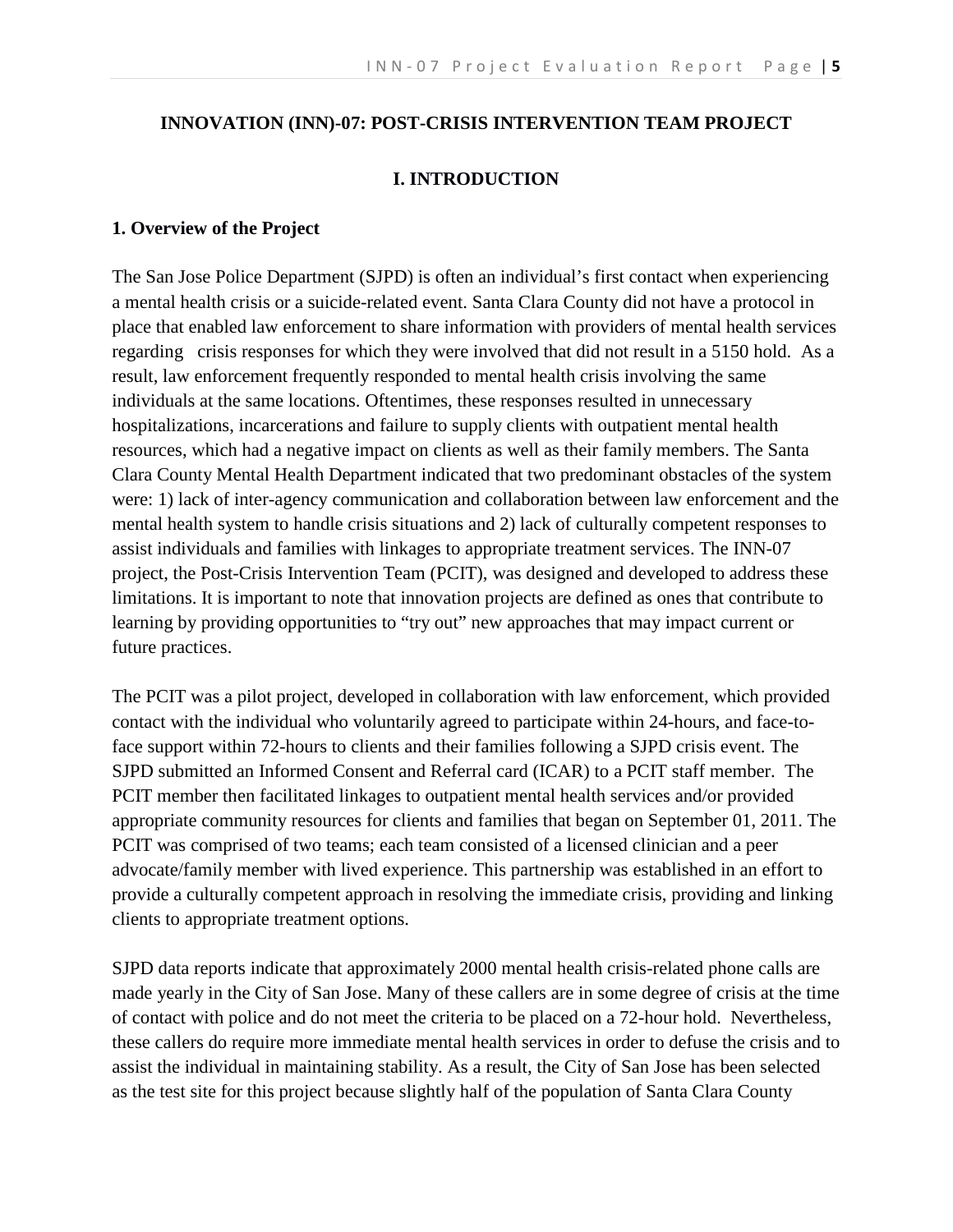resides there and San Jose also generates roughly half of the law enforcement mental health dispatches and suicide-related calls in the County.

The aim of this project was to serve individuals of all age groups and/or their families who experience a mental health and/or suicide-related event involving the SJPD. Individuals and families may reside in all geographic regions of the City of San Jose. While the project served all linguistic and cultural backgrounds, the project emphasizes services to Vietnamese- and Spanishspeaking families due to their prevalence in San Jose.

## **2. Learning Objectives and Questions**

The PCIT established two innovative elements:

(1) The creation of a structured line of communication between law enforcement and mental health, that identified mental health and suicide-related calls; and

(2) The creation of mental health outreach teams consisting of a peer/family advocate and a licensed clinician that facilitated linkages to appropriate mental health services for individuals and their families.

Specific learning objectives and questions which were proposed to and approved by the State's Mental Health Services Oversight and Accountability Commission (OAC) included the following four questions:

- o Process Question (PQ) 1: How does a new collaboration between mental health and law enforcement, which structures information-sharing regarding law enforcement responses to mental health crisis, contribute to the provision of immediate, systematic post-crisis responses to individuals and families in need?
- o Process Question (PQ) 2: How does the immediate deployment of culturally competent teams comprised of peer/family advocates and mental health clinicians contribute to the provision of timely, compassionate outreach to clients and families who have experienced a mental health crisis?
- o Outcome Question (OQ) 1: Using historical law enforcement response data as a baseline for comparison, what is the effect of immediate, compassionate, culturally competent post- crisis intervention on repeat law enforcement responses and response dispositions?
- o Outcome Question (OQ) 2: What is the effect of immediate, compassionate, culturally competent post-crisis intervention on individuals and families who have been involved in a law enforcement-related mental health crisis?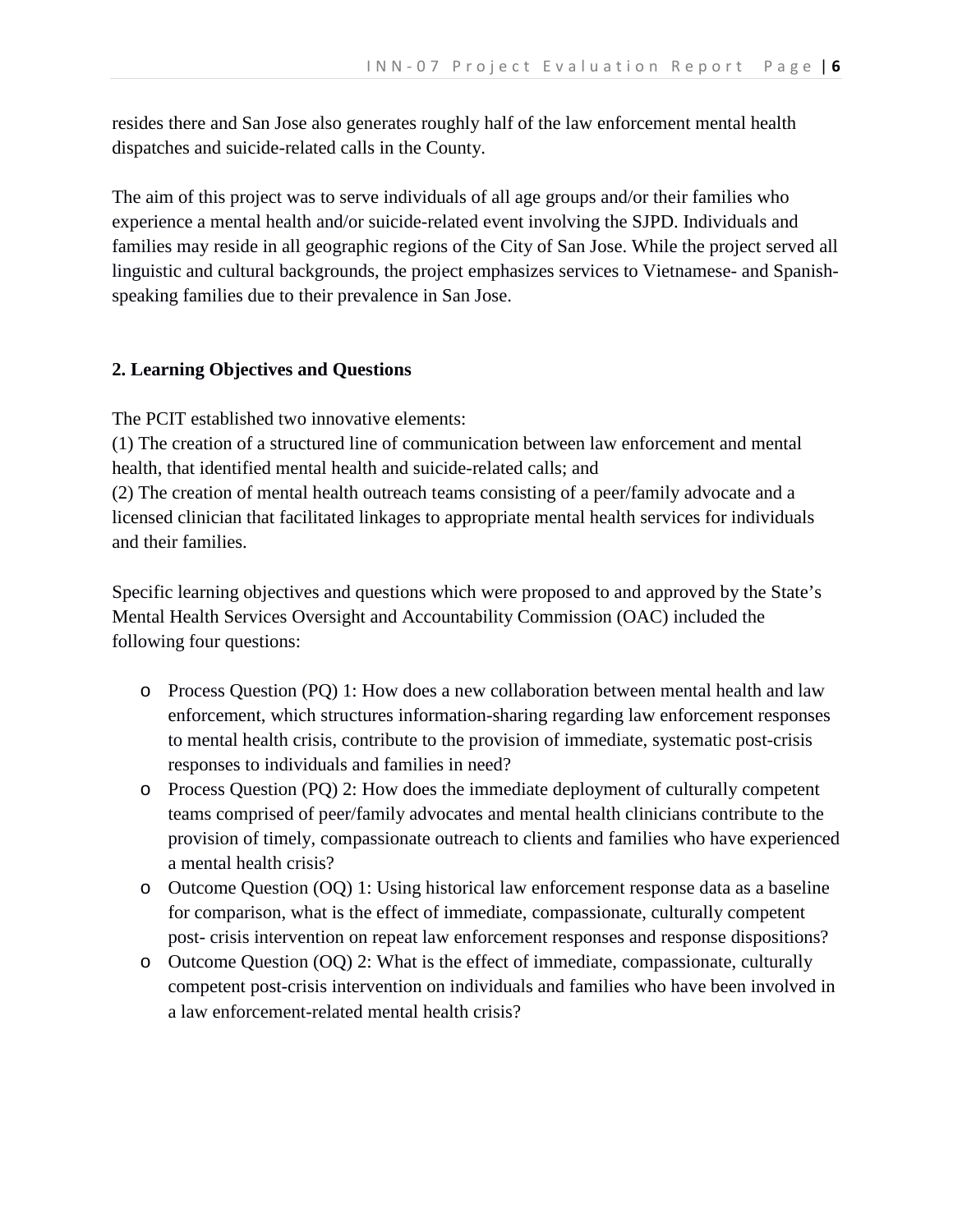## **3. Service Provider: Alum Rock Counseling Center**

Alum Rock Counseling Center (ARCC) was awarded the contract to implement the Post-Crisis Intervention Team project in Santa Clara County. A brief introduction of the PCIT program on 1) program staffing structure, 2) disposition of completed 'Informed Consent and Releases', 3) Outreach process from PCIT to the referred party, and 4) services provided by the PCIT program is presented below<sup>[1](#page-6-0)</sup>:

1) Program Staffing Structure:

- Four PCIT bilingual/bicultural staff: two Spanish bilingual/bicultural staff and two Vietnamese bilingual/bicultural staff.
- A minimum of two staff members responded to calls (generally a Clinician and Peer Advocate).
- The PCI Team provided services 7 days a week and consisted of the following staffing.

Figure 1. Staffing Structure of the PCI Team at ARCC



[Please note that FT stands for full-time and PT stands for part-time.]

- 2) Informed Consent and Releases (ICARs) Procedures:
	- ICARs were completed and submitted by the officers at the end of each shift with their daily paperwork.
	- PCIT staff contacted SJPD twice a day to check if there were any ICAR's to be picked up and if so, they were collected.
	- PCIT staff also received ICARs in the field from officers who called the consultation line during normal business hours, and were able to begin services immediately.
	- The ICAR was updated on March 2012 to include 'Date of Contact.'

<span id="page-6-0"></span> $1$  Please note that the information presented here was extracted from the PCIT Collaborative team presentation before the Learning Advisory Committee (LAC) by the PCIT manager at ARCC.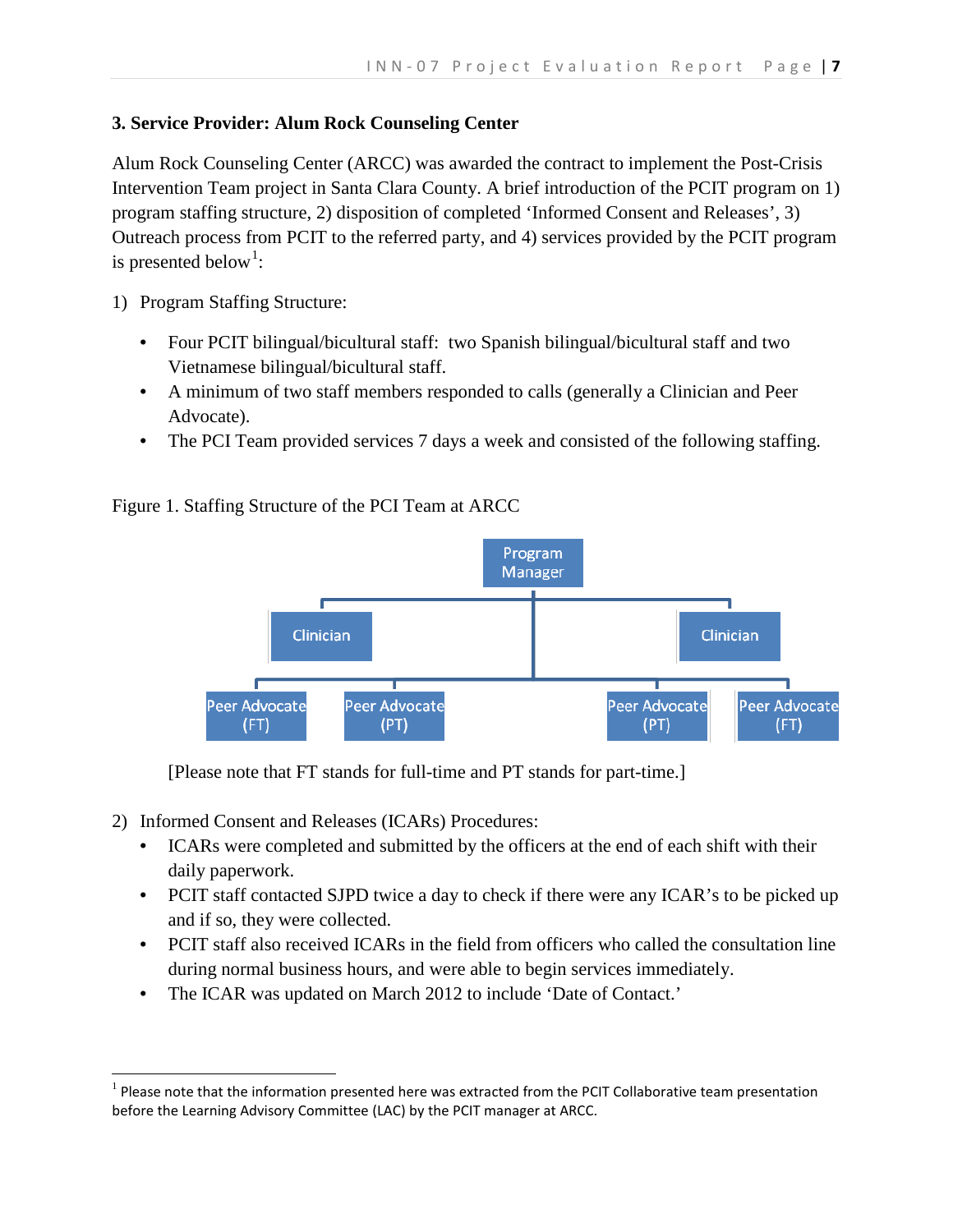- 3) Post-Crisis Intervention Team Process:
	- PCIT staff initiated telephone contact within 24-hours of receipt of the ICAR.
	- PCIT staff accessed the Unicare database to look for open episodes, and review client mental health treatment history.
	- If the consenting individuals named on ICARs were unable to be contacted, the Team would make a home visit to engage and assess the individual.
	- The PCIT set-up face-to-face interviews with the individual's consent within 72 hours to complete an assessment, develop a treatment plan with input from the individual, and provide support until the person was successfully connected to appropriate mental health services and/or needed community resources.
- 4) Services and Post-Crisis Intervention Strategies:
	- Risk Assessments were conducted during every contact with a consenting client to ensure their safety.
	- Provided referrals to needed community resources whether connected to Mental Health services or not by assessing for other needs (substance abuse, employment assistance, legal assistance, etc.) and provided supportive referrals to connect with these services.
	- Facilitated linkages to ongoing county mental health services if appropriate.
	- Coordinated and submitted a Post-Crisis Authorization Request to the Santa Clara County (SCC) Call Center if public sector mental health services were indicated.
	- If a client was open to SCC mental health services, PCIT staff obtained a Release of Information in order to update the current treatment providers of the situation that led to the PCIT referral and assist with the adjustment of services by providing critical information regarding the clients' circumstances.
	- Included the referred person and their family members in the post-crisis process.
	- Services provided by bilingual Vietnamese and Spanish speaking staff who understood the cultures, values, beliefs, and norms of the cultures.
	- Services were provided in other threshold languages by PCIT staff.
	- PCIT Clinicians completed the required training to complete a 72 Hour Detention Application in accordance with Welfare and Institutions Code 5150.
	- A Helpline number (408-294-0500 ext.132) for use by program participants was listed on the ICAR and checked three times a day by PCIT staff.
	- ARCC supplied a 24/7 Consultation Line to be utilized by SJPD officers when responding to mental health related calls. PCIT staff met officers in the field when requested during normal business hours.

## **II. EVALUATION METHODS**

This section describes the general evaluation development procedure followed by evaluation methods, which were based on the nature of the data and purpose of the data.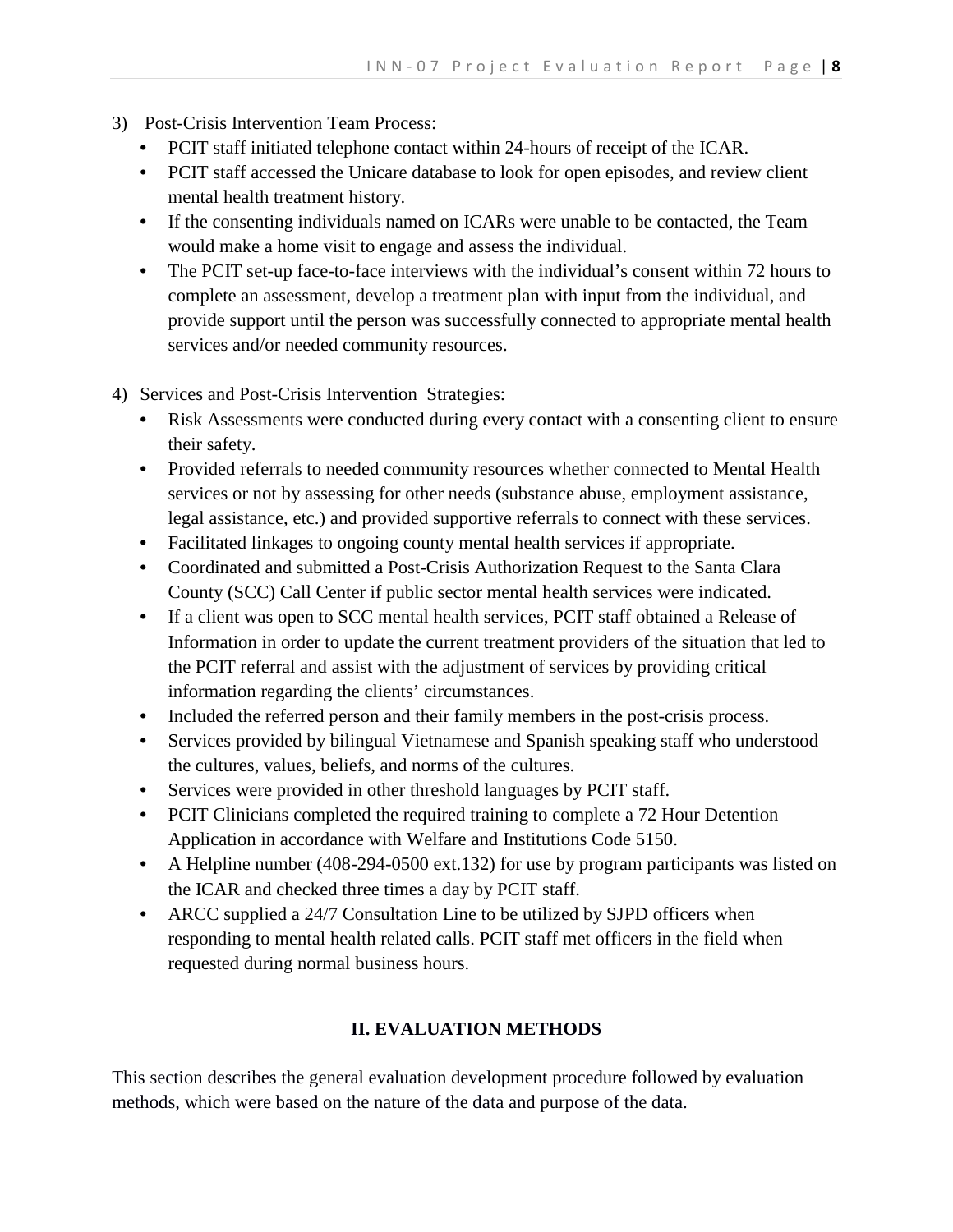#### **1. The logistics of Evaluation**

*Formation of the PCIT Collaborative Team:* This is a smaller group that generally meets once a month to address interagency coordination and development of services Participating members include: Project Lead from Santa Clara County Mental Health Department, SJPD representatives, program evaluator, PCIT manager, and ARCC Director of operations. This has been an invaluable group in terms of this program's growth and development. The PCIT Collaborative team has served as a forum to address problems as they have arisen with the program and several growth and development issues have been resolved in these meetings.

*Development of Evaluation plan, methods and instruments:* The evaluator drafted the evaluation plan and necessary instruments and presented them to the PCIT Collaborative team. Based on the feedback from the PCIT Collaborative team, the evaluation plan, methods, and instruments were revised and sought out for approval. The evaluation methods were discussed on a regular basis with the PCIT Collaborative team and were revised as necessary based on programmatic changes.

*Adherence to the INN's LAC Regulation:* The Learning Advisory Committee (LAC) were an instrumental part of this innovative project and were tasked with reviewing and assessing the project design, reviewing the project's progress, evaluating data and discussing the lessons learned. The initial evaluation plan and methods were presented before the LAC for their input and the evaluator, in collaboration with the PCIT Collaborative team members, revised and refined the evaluation plan and methods based on feedback from the LAC. The revised /refined plan was then presented to the LAC for their final approval. The PCIT Collaborative team regularly met with the LAC to update on the project's progress and presented on the status of data collected throughout the entire project's time period.

*Approval of IRB proposal and Addendums:* The evaluator submitted and obtained the MHD Institutional Review Board  $(RB)^2$  $(RB)^2$  approval of the revised evaluation plan in July 2011, prior to the implementation of the project. Please note that the PCIT project had a few programmatic changes and IRB approval (i.e. addendum of evaluation plan) was secured each time adjustments to the project were made.

*Data Collection:* Once the evaluation plan and methods were approved, to maintain the privacy and confidentiality of the participants, the evaluator hired and trained student assistants from SJSU to collect the data for this project. Also, the evaluator worked with PCIT staff on the following aspects of the data collection process:

<span id="page-8-0"></span> $2$  Please note that, based on the evaluator's status as a contract to this project, the IRB approval from SJSU where the evaluator is employed was also secured prior to the implementation of the project.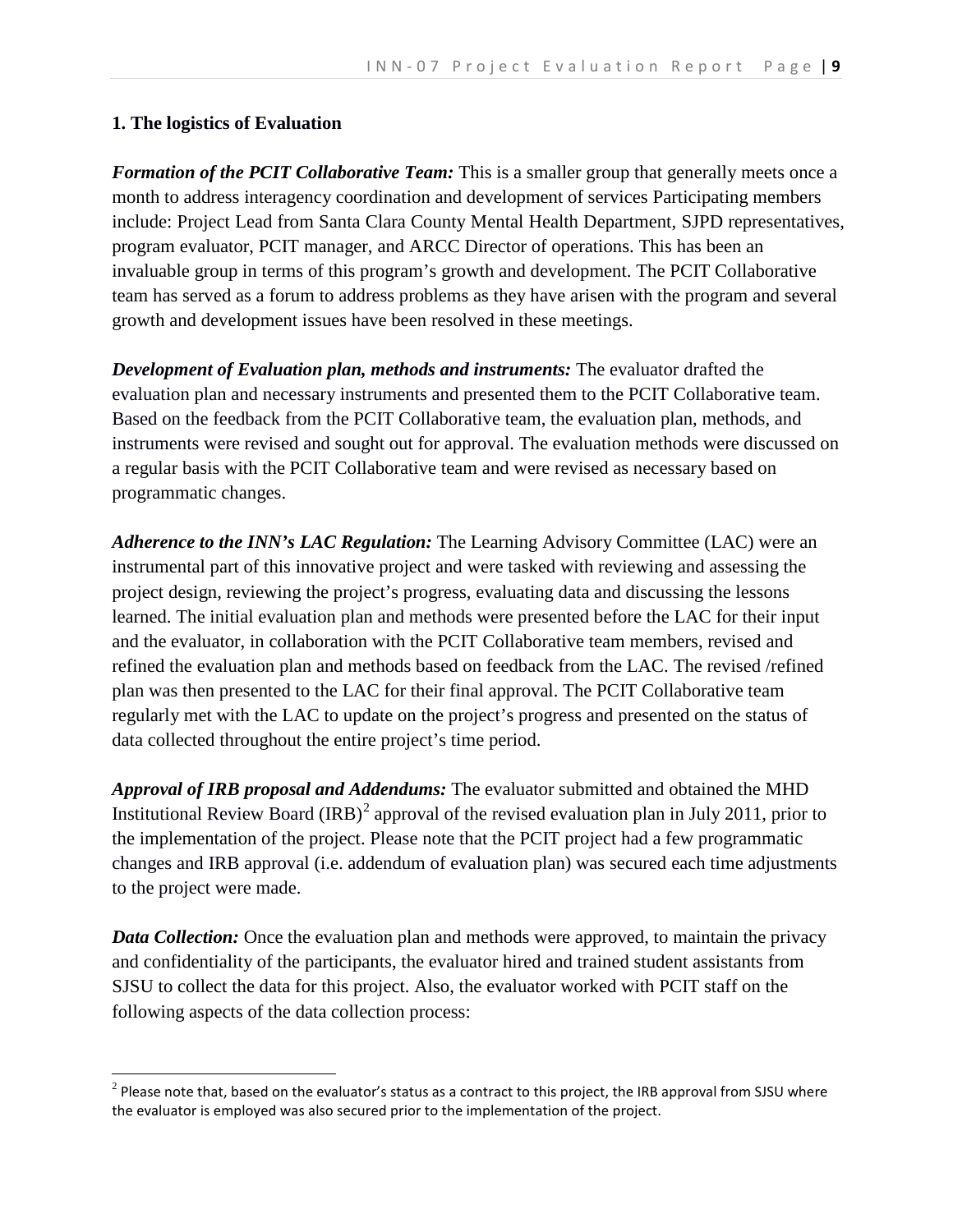- 1) Arranged training sessions with PCIT staff to present the overall evaluation methods and step-by-step data collection procedures
- 2) Monitored the adherence to the IRB procedure closely communicated with staff to check whether evaluation instruments and data collection procedures were being implemented properly based on the approved IRB.
- 3) Attended the monthly PCIT Collaborative team meetings to discuss the evaluation process and data collection procedures.
- 4) Provided additional trainings to PCIT staff when there were changes on staffing or on the evaluation method.

#### **2. Evaluation Methods and Procedure**

Below is the summary table of the evaluation method, followed by detailed procedure and methodology of each segment. Also, the project's specific process and outcome questions are bracketed. All evaluation related materials including consent forms and study materials can be found in Appendix B and C.

| Subjects of<br>data<br>collection | <b>Nature of the Data</b>                                                           | <b>Purpose of the Data</b>                                                                                                                            |
|-----------------------------------|-------------------------------------------------------------------------------------|-------------------------------------------------------------------------------------------------------------------------------------------------------|
| <b>SJPD</b>                       | $#1:$ SJPD<br>administrative data                                                   | To assess and compare the numbers of mental health<br>related calls made to SJPD between the control period<br>and the implementation period $[OQ 1]$ |
|                                   | #2: Semi-structured<br>interview with<br>representatives and the<br><b>Officers</b> | To assess the level of collaboration between the<br>participating parties (MHD/PCIT and SJPD) [PQ1]<br>[partially OQ1]                                |
| <b>PCIT</b>                       | #3: Administrative<br>data collected by the<br>PCIT staff                           | To describe the referral rate (ICAR) and to describe<br>participants' characteristics and the PCIT intervention<br>(PCAR) [PQ1] [partially OQ1]       |
|                                   | #4: Semi-structured<br>interview with staff                                         | To assess the level of collaboration between the<br>participating parties, MHD/PCIT and SJPD [PQ 1]<br>[partially OQ1]                                |

#### Table 1. Summary of INN-07 Evaluation Method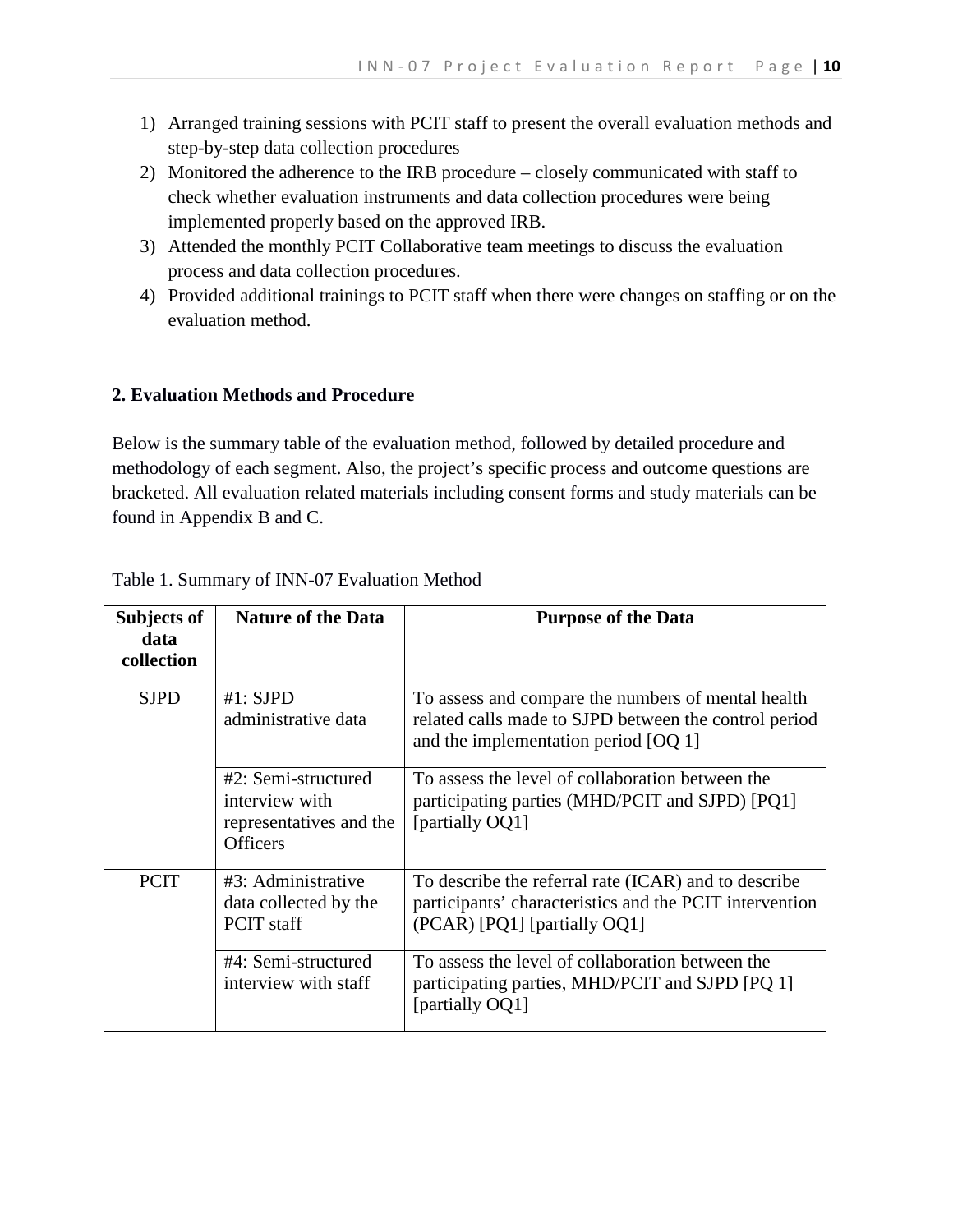| Clients/<br>Family<br>members | #5: Satisfaction survey<br>with clients and/or<br>family members          | To assess the level of satisfaction and the quality of<br>services among clients and/or family members who<br>received the INN-07 project (SJPD and PCIT) [PQ<br>$2$ [[OQ 2] |
|-------------------------------|---------------------------------------------------------------------------|------------------------------------------------------------------------------------------------------------------------------------------------------------------------------|
|                               | #6: Semi-structured<br>interview with clients<br>and/or family<br>members | To assess the long-term outcome and impact of the<br>PCIT intervention [OQ 2]                                                                                                |
|                               | #7: 3-month Follow-<br>up with clients and/or<br>family members           | To assess the sustainability of the referred services<br>and long term outcome among clients and/or family<br>members who received the PCIT services<br>[OO 2]               |

[Please note that the words "client" and "consumer" were used interchangeably in this report including the consent forms and the study materials.]

## **#1. SJPD Administrative Data:**

The project evaluator worked with SJPD data analyst to obtain law enforcement data pertaining to the number of 5150s (Crisis Mental Health Calls) and 1056s (Suicide Calls) made month by month for 1) the base line period, which was from September 2010 to August 2011 and 2) the INN-07 project implementation period, which was from September 2011 to June 2013. The evaluator received information on the number of mental health related calls to SJPD Crime Analysis unit on a quarterly basis.

## **#2. Semi-structured Interviews with the SJPD Representatives and the Officers:**

*Semi-structured interviews with the SJPD representatives***:** Originally it was planned to interview the patrol officers to assess the level of collaboration in the first year of the project. However, due to the structural changes that occurred at the beginning of the implementation of this project, the SJPD Officers' awareness of and participation in the INN-07 Project was at the experimental stage. Consequently, an exploratory evaluation method of interviewing the representatives rather than the Officers was recommended by the PCIT Collaborative team. The SJPD representatives, who have been working as representatives between SJPD and MHD since the development of the project, were interviewed in a proxy measure for feedback on the process of the project. At the end of the first year of implementation, there were a total of three SJPD representatives who were involved with INN-07 and all three representatives voluntarily participated in the semi-structured interview to provide their feedback on the project. Once obtaining the consent form from the representatives, the semi-structured interview was conducted at their convenient location and time for an average of 45 minutes to one hour.

*Feedback from the Officers***:** At the end of the project, a purposive sampling method was used. An interview utilizing a "feedback form" survey was conducted with the frontline SJPD officers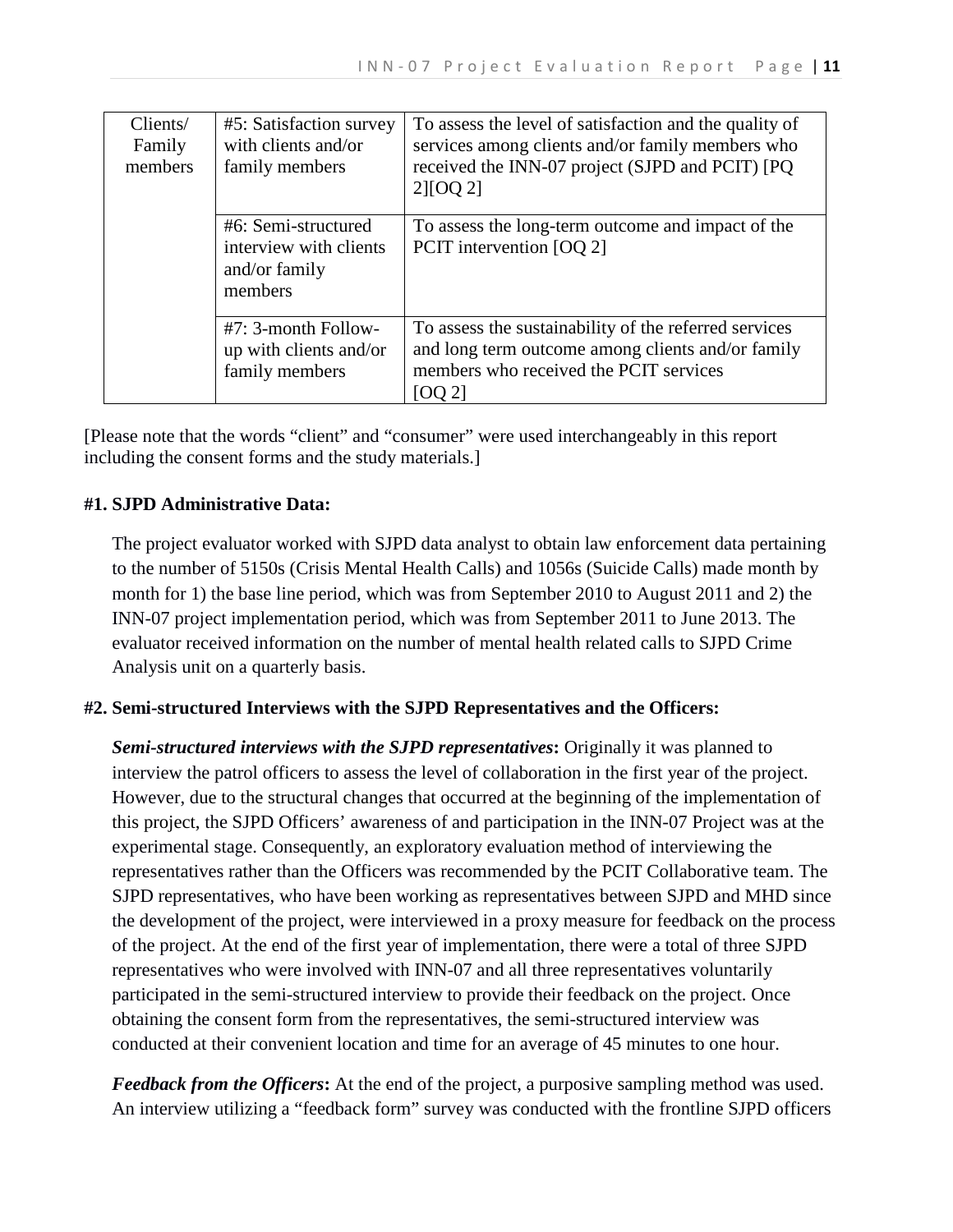who have participated in ICAR program to obtain input on their experience, thoughts, opinions and suggestions regarding INN-07. The evaluator identified and forwarded a list of the badge numbers of the police officers who participated in ICAR program (INN-07) more than 2 times to the representatives.

This formative evaluation method utilizing a feedback form was chosen by the officers and administered with 15 SJPD officers. Each officer picked up the study envelope which contained the consent form and the feedback form that had a series of open-questions from the representative's office. Once the officers filled out the feedback form at their convenient location and time, they put the signed consent form and completed feedback form back into the provided envelop. The officers then returned the sealed envelope back to the representative's office, where the envelopes were picked up by the evaluator.

#### **#3. PCIT Administrative Data:**

The PCIT collected the ICAR (Informed Consent and Referral) from SJPD and then recorded the clients' characteristics and the PCIT intervention on the PCAR (Post Crisis Authorization Request) form in an excel format. At the beginning of every month, the evaluator retrieved the de-identified data of ICAR and PCAR from PCIT.

#### **#4. Semi-structured Interviews with PCIT Staff:**

PCIT staff members were interviewed twice throughout the project implementation period to assess their perceived collaboration with SJPD and to review the process and progress of the project. During the course of the INN-07 implementation, there were a total of 5 PCIT staff in first year and 7 PCIT staff in the second year who participated in the semi-structured interview. Each staff member was invited to participate voluntarily in the individual interview. Once consent to participate in the study was acquired, the semi-structured interview was conducted at their convenient location and time. The interview took about 45 minutes to one hour.

#### **#5. Satisfaction Survey with Clients and/or Family Members:**

The PCIT administered one questionnaire at the end of service with clients and/or family members to assess the level of satisfaction, effectiveness and the quality of the services they received. The PCIT staff explained the purpose of the survey, confidentiality, and voluntary participation to clients and/or family members. If they wanted to participate in this survey, the envelope which contained a consent form and survey was given to them.

The survey was administered at the participant's convenient location with the preferred language<sup>[3](#page-11-0)</sup>. Clients and/or family members filled out the survey, put the signed consent form

<span id="page-11-0"></span> $3$  This satisfaction survey along with the consent form was translated into Spanish and Vietnamese. The translated documents were also validated before dispersal.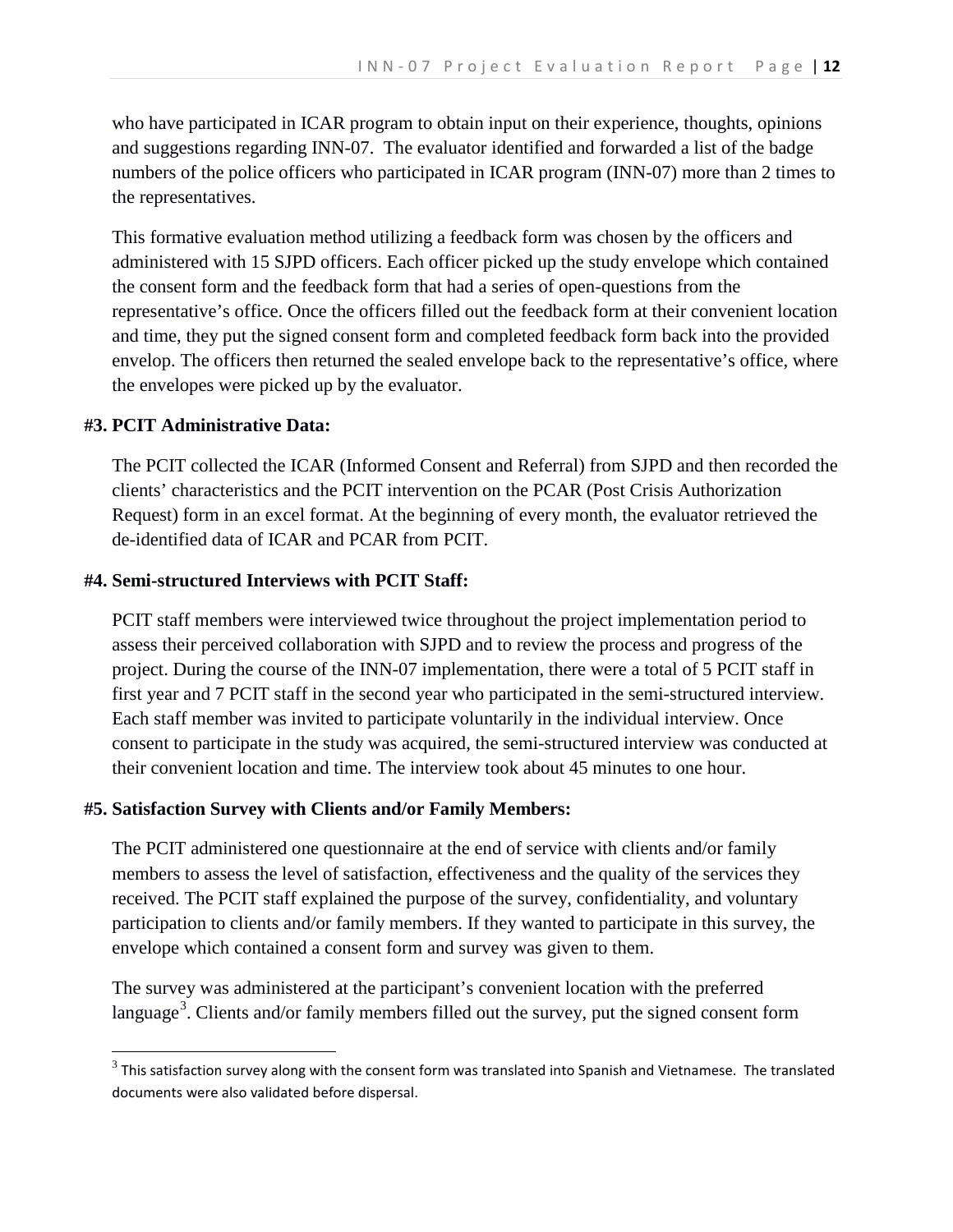along with the complete survey back to the provided envelop and sealed it. The sealed envelope was collected by the staff member and the evaluator collected the surveys on a monthly basis.

This questionnaire had two different sections that rated the SJPD and the PCIT staff in regards to timeliness, effectiveness, and cultural appropriateness. A total of 50 participants – 16 clients, 19 family members, and 5 friends, and 10 no response - voluntarily completed a satisfaction survey. The questionnaire included eight items: the first one consisted of three questions which rated SJPD and the second one consist of five questions which rated the PCIT staff. The survey showed strong reliability: Reliability  $\alpha$ = .87 for the first one and Reliability  $\alpha$ = .90 for the second one.

#### **#6. Interviews with Clients:**

Three months after the closure of the services, clients and family members who received the PCIT services were invited to participate in the semi-structured interview facilitated by the evaluation team which consisted of the project evaluator and research assistants. Since the evaluation team was not allowed to contact clients directly unless clients agreed to participate in the semi-structured interview, PCIT staff made the initial contact with clients using a standardized script provided by the evaluation team which explained the purpose of the interview and that participation was voluntary and confidential.

Clients and/or family members who were interested in participating in a semi-structured interview gave permission the PCIT staff to forward their contact information to the evaluation team. The research assistants contacted clients and/family members and conducted the interview to further assess the level of satisfaction and the quality of the services received. There were a total of 3 clients who participated in the semi-structured interviews - originally, there were 12 clients referred to the evaluator by the PCIT staff. However, when the evaluation team contacted them, nine of them were either not available or did not want to participate in the interview.

#### **#7. Three-month Follow-ups with Clients and/or Family Members:**

At the end of services, clients and family members were informed that the PCIT staff would be contacting them in three months to follow up with their progress and utilization of the referred services as part of the PCIT services. Three months after the completion of services, PCIT staff contacted all 112 clients<sup>[4](#page-12-0)</sup> and/or family members who had received PCIT services to determine whether the clients and families remained engaged in services and in recovery. A total of 22 clients participated in this three-month follow up. The de-identified 22 three-month follow up sheets were provided to the evaluator.

<span id="page-12-0"></span> $4$  Please note that there was a high number that PCIT staff were unable to contact due to disconnected phones, no longer lived at the address or did not want to participate.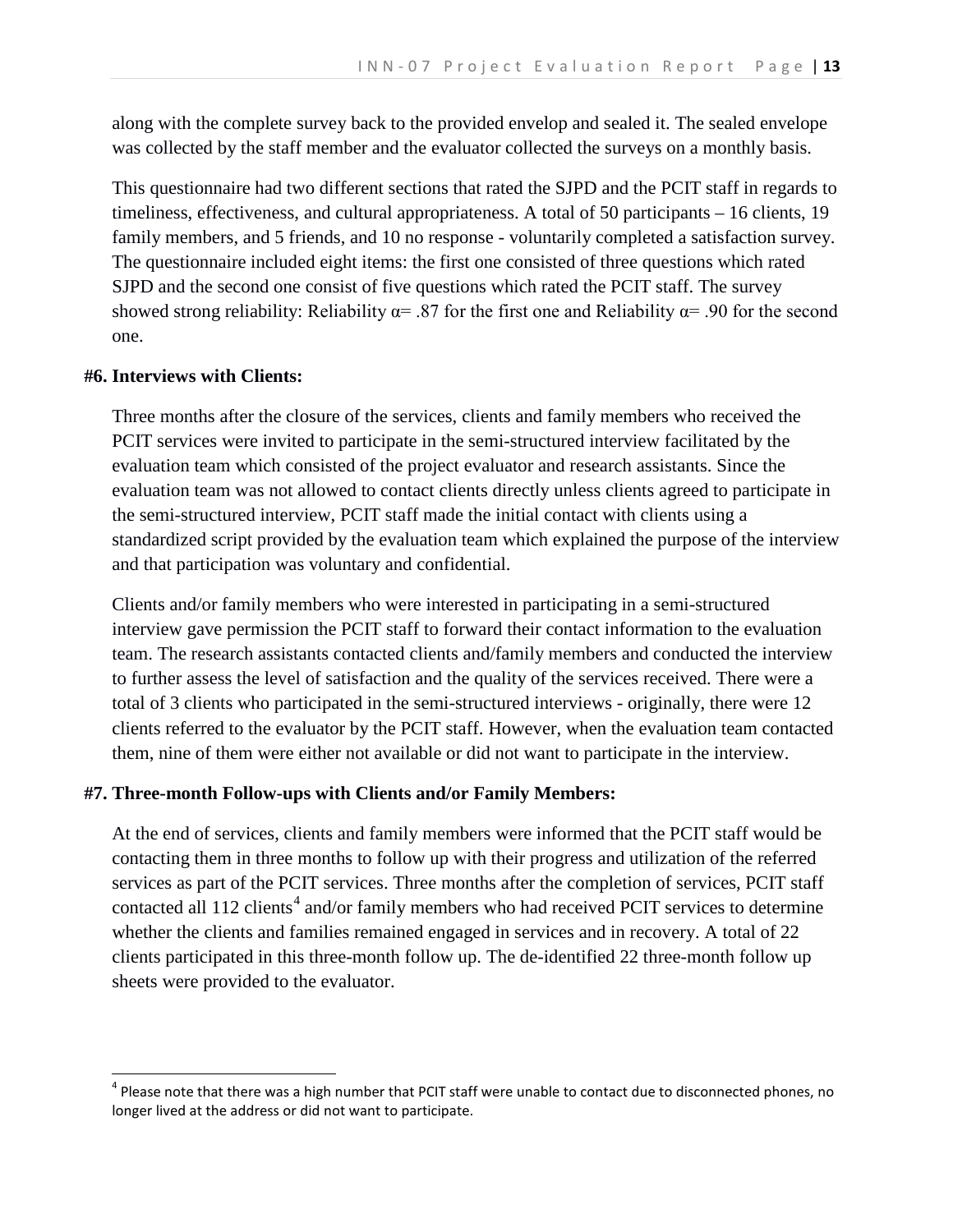#### **III. RESULTS**

This section is organized around the learning questions: two Process Questions and two Outcome Questions. Within each learning question is a description of the evaluation methods used, a brief summary of the findings, a detailed description of each method and data it yielded, and conclusion.

**Process Question 1:** How does a new collaboration between mental health and law enforcement, which structures information-sharing regarding law enforcement responses to mental health crisis, contribute to the provision of immediate, systematic post-crisis responses to individuals and families in need?

**Evaluation Methods:** This process outcome question was answered by using two different evaluation methods and data collections: (1) the referral of the ICAR from the Officers to the PCIT service team was calculated and (2) feedback from PCIT staff, SJPD representatives and SJPD officers was collected to evaluate the level of collaboration between SJPD and PCIT.

**Brief Findings:** Based on the above listed evaluation methods, in general, the findings suggest that this process question was partially met. Partial satisfaction may have been rooted in the contextual challenge the project encountered: First, the INN-07 project by its design aimed to provide post-crisis services and did not include a clinical team as part of the field response team. Therefore, one of the key components of this question which was "the provision of immediate responses" was not feasible. Second, there was no statistics available to distinguish between calls that placed individuals on a 72-Hour Detention and those calls that did not, which negatively impacted an accurate depiction of the resulting numbers.

Despite this contextual challenge, findings imply that positive collaboration was established between mental health and law enforcement with those actively working on the project, which contributed to positive responses to individuals and families.

**Detailed Findings***:* Below is a detailed description and finding of each method described above.

## **1) Referral Rate of ICAR and Numbers of the Officers Participated in this Project:**

*(1) ICAR Referral Rate:* For time period of this project, **September 1, 2011 – June 30, 2013,** there was a total of 4,023 mental health calls made to SJPD and out of those 4,023 mental health related calls, a total of 339 ICARs were received by the PCIT team from SJPD.

It is crucial to note that the total number of 4,023 mental health related calls made to SJPD also included callers that were placed on involuntary 72 Hour detentions and transported directly to an emergency psychiatric facility making them ineligible for services through the PCIT. Due to this change in status from voluntary to involuntary that granted individuals placed on a 72-Hour Detention access to mental health services more quickly because they are considered to be Level I referrals and must be seen within five business days from discharge. However, there is no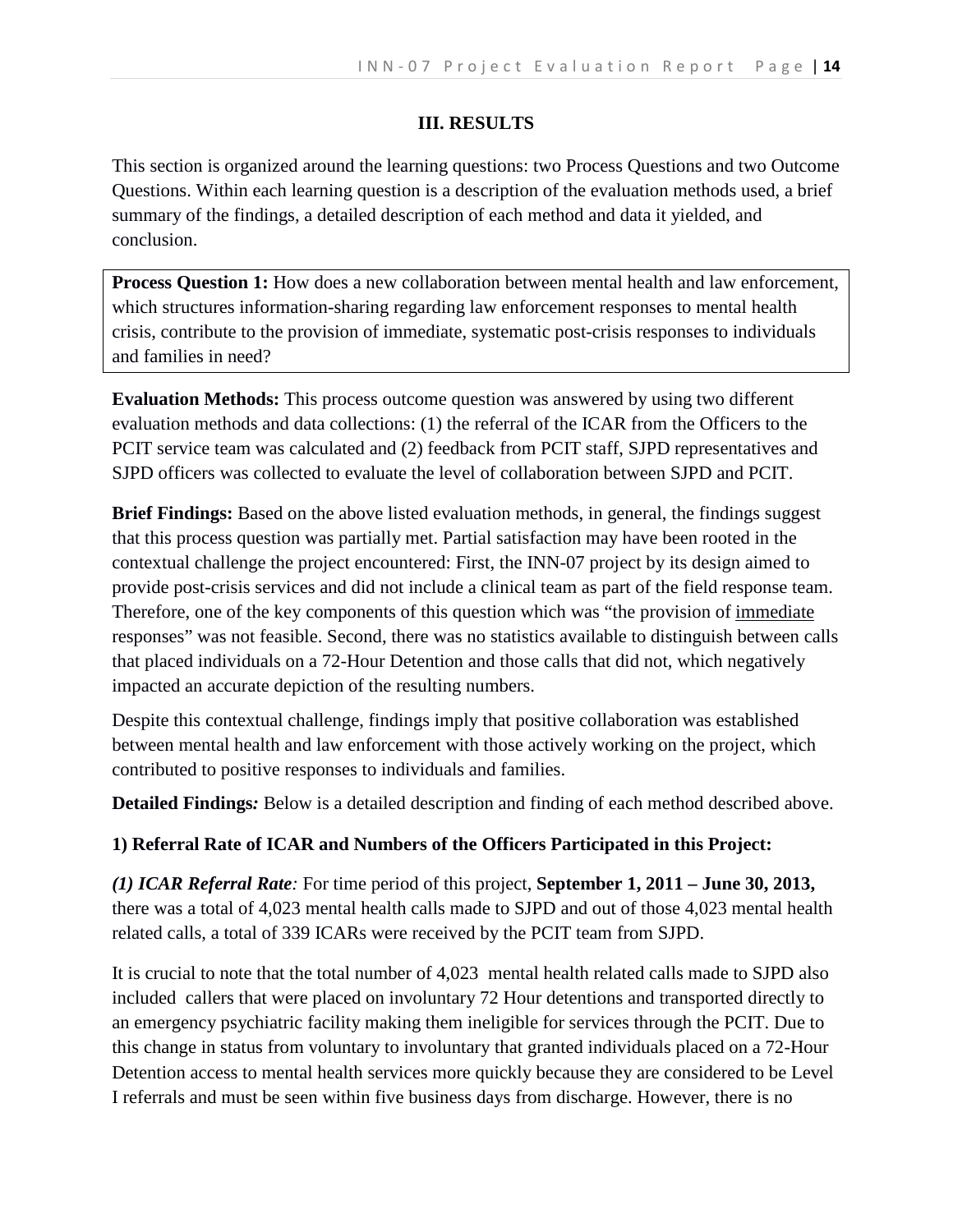statistical data available recording how many calls fell into this "involuntary hold" category. Since this project aimed to provide services to callers that did not meet the involuntary hold criteria, it implies that the actual referral number would be much higher than 8.43%.

That being said, as shown in Figure 2 below, a total of 339 ICARs were received. Out of the 339 ICAR's, 289 people (85.3%) initially agreed to receive the PCIT services at the time of contact with SJPD and 50 (14.7%) refused services from PCIT. From the 289 individuals, a total of 112 clients (38.8%) received the PCIT services from beginning to end and 177 individuals (61.2%) opted out of services.

Figure 2. PCIT referral rate and numbers of clients served



\*Please see the Table 2 in the Appendix D which compares the percentage of ICARs versus that of the mental health calls made monthly.

*(2)Numbers of the Officers Who Participated in the INN-07 Project:* Also, 151 SJPD officers (about between 30- 33.6% out of all patrol officers during the project period) participated in ICAR (referrals to PCIT) and out of those 151 officers, 57 referred to the PCIT twice or more. While the exact number of SJPD officers who were on patrol during the project time is unknown, based on the conversation during the PCIT Collaborative team meeting with the SJPD representative officer, it was estimated that about 450-500 officers may have been in the field and responded to dispatched 911 calls.

It is very important to point out that the percentage of the officers who participated in this project, which is about 30 – 33%, is especially significant because, since the project launched, the SJPD encountered several challenges such as budgetary cutbacks, shortage of officers, and leadership changes. Therefore, despite such challenges, about one-third of officers participated in the INN-07 project by completing the extra work required (e.g., sharing the project with the callers and/or family members, filling out the ICAR and ensuring that it was routed to the designated area,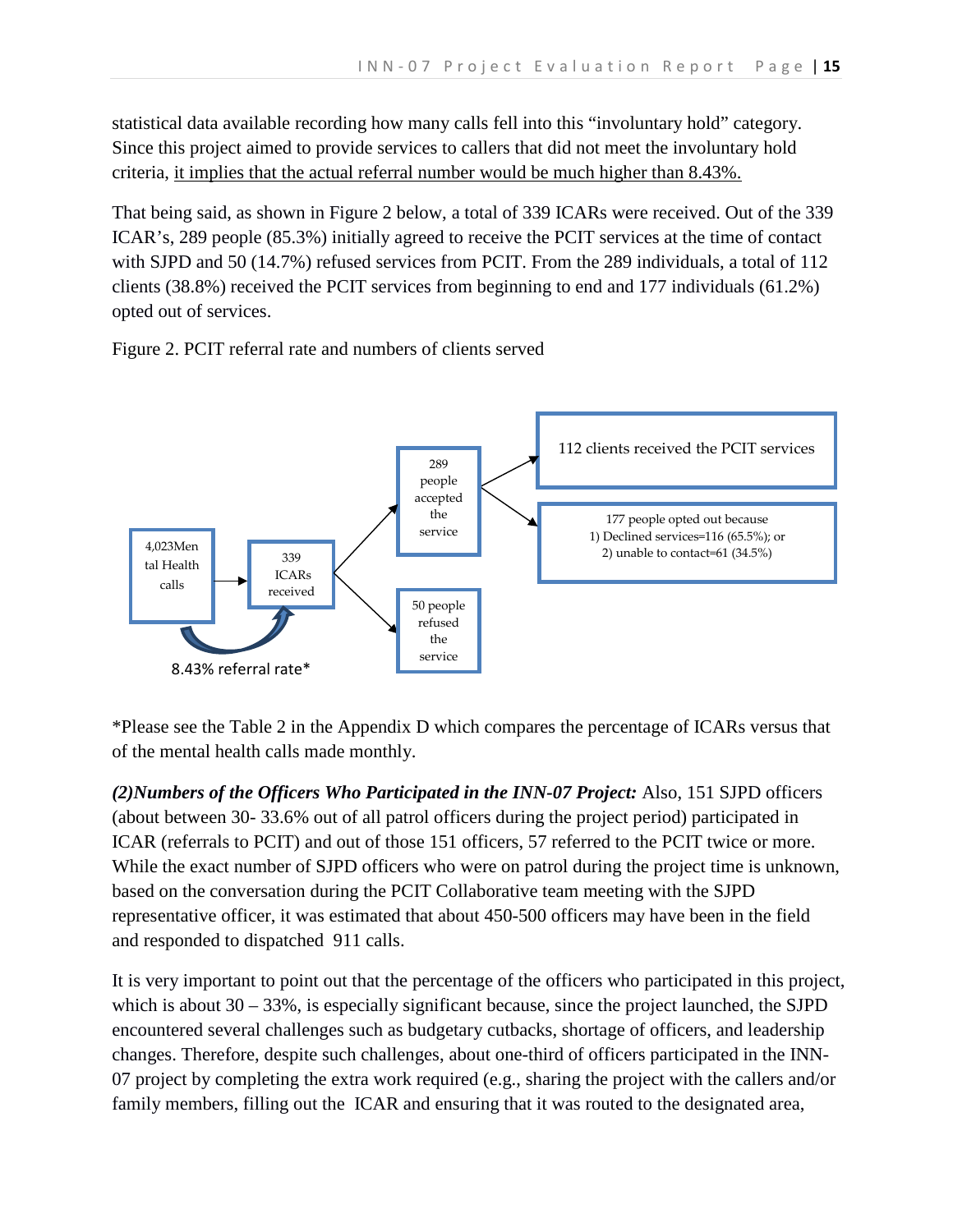etc.).

### **2) Feedback from SJPD Representatives, SJPD Officers, and PCIT Staff:**

The referral rate described above may point to the actual level of collaboration between SJPD and PCIT; however, consideration must be given due to the fact that it takes time for any innovative project to be successfully and effectively implemented. The collaborative process holds an important implication for future projects by developing strategies to build partnerships. Thus, receiving feedback from SJPD and PCIT staff was sought twice throughout the project to assess the level of collaboration perceived by two groups – mental health service providers (PCIT staff) and law enforcement.

In general, the findings based on interviews with SJPD representatives, SJPD officers who participated in the ICAR referrals, and PCIT staff suggest that there was positive collaboration perceived between mental health and law enforcement when responding to individuals and families in need, which seemed to contribute to the provision of post-crisis responses to individuals and family members. Below are the descriptions and types of feedback in specific detail that were received.

## *(1) First Year Implementation of INN-07- Semi-Structured Interviews with SJPD Representatives and PCIT Staff:*

The results from the semi-structured interviews with three SJPD representatives and five PCIT staff members are listed below (please see Appendix D for the selected quotations from participants):

- o Both parties were satisfied with the current collaboration model there was no (formal) structure/model before this project and the project was establishing a good collaboration and communication between all the partners
- o The program has the potential to have a profound impact on the mental health community.
- o The project offers more opportunities to help providers and law enforcement understand each other and to be able to provide culturally competent services.

## *(2) Second Year Implementation of INN-07- Semi-Structured Interviews with PCIT Staff:*

The main categories that emerged from the semi-structured interviews with seven PCIT staff members are listed below (Please see the Attachment D for more detailed information).

- o Staffs were satisfied with the current collaboration model and saw potential in this program.
- o The program is innovative and helpful once people received the services.
- o Low referral rates from SJPD were challenging.
- o In the case of when multiple attempts at linking clients with referrals/PCIT services were refused by the clients or family members, team members were unable to proceed and help the person with mental illness.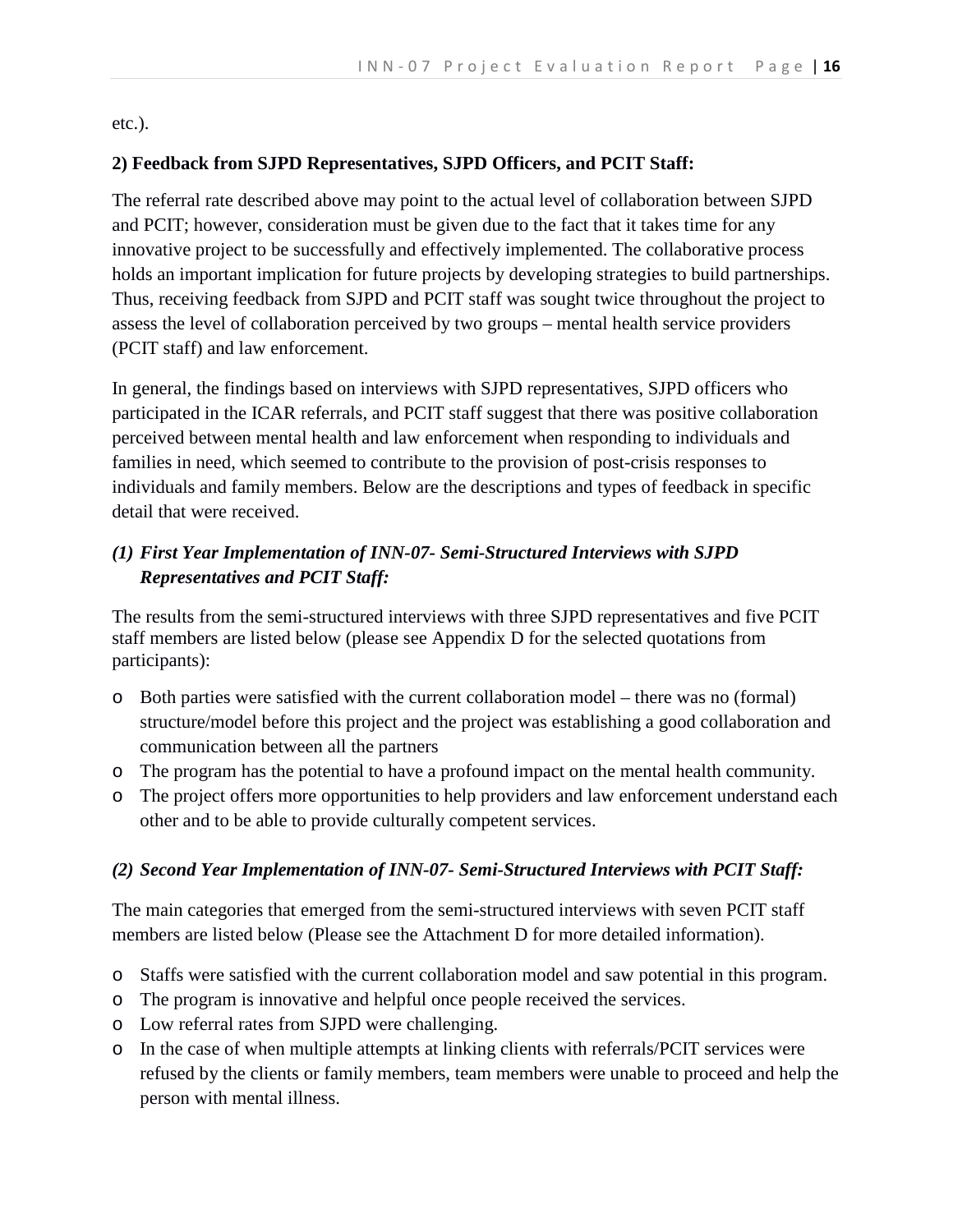o Structural changes at PCIT team were challenging as in disruptive to the function of the team.

## *(3) Second Year Implementation of INN-07- Comments Made Directly by SJPD Officers:*

A formative evaluation method utilizing a feedback form was administered with the Officers who participated in ICAR program (INN-07 project) in order to capture their experiences, perceptions, opinions, and suggestions about the INN-07 Project. The results listed below are based on the main categories emerging from the comments made directly by the Officers who participated (Please see the Attachment D for selected quotations from SJPD Officers).

- o The Officers were generally satisfied with the current collaboration model there was no (formal) structure/model before this project.
- o Overall, INN-07 project was effective and helpful in helping people in need.
- o However, the program was not well known (to the officers) and there was difficulty in getting clients to sign the referral cards. The reporting process is subject to modification.

**Conclusion:** Given the following circumstances which are 1) the referral rate would have been much higher if the number of mental health calls that resulted in a 72-hour Detention had been tracked and measured, 2) there was significant contributions made from the 151 officers who participated in this project despite the contextual challenges, and 3) the general positive feedback from all parties involved pertaining to the collaboration – SJPD representatives, SJPD Officers, and the PCIT staff, this learning objective was partially met as it began to establish a collaborative alliance between County Mental Health and the San Jose Police Department.

**Process Question 2:** Does the immediate deployment of culturally competent teams comprised of peer/family advocates and mental health clinicians, contribute to the provision of timely, compassionate outreach to clients and families who have experienced a mental health crisis?

**Evaluation Methods:** The satisfaction surveys with the clients and/or family members were used as a proxy measure to assess this question.

**Brief Findings:** Similar to Process Question 1, the "immediate deployment of culturally competent teams" was not in place, as part of the project design. During the development of the project, thus, the "immediate deployment" was operationalized as 1) SJPD submitted an ICAR to the PCIT; and 2) the PCIT provided telephone contact with the individual and their families within 24-hours and face-to-face support within 72-hours following a SJPD crisis event. Therefore, the definition of "immediate deployment" for purposes of this report is reflected in the above stated procedure. Based on this operationalization and satisfaction survey results, the findings indicate that the process question is partially satisfied.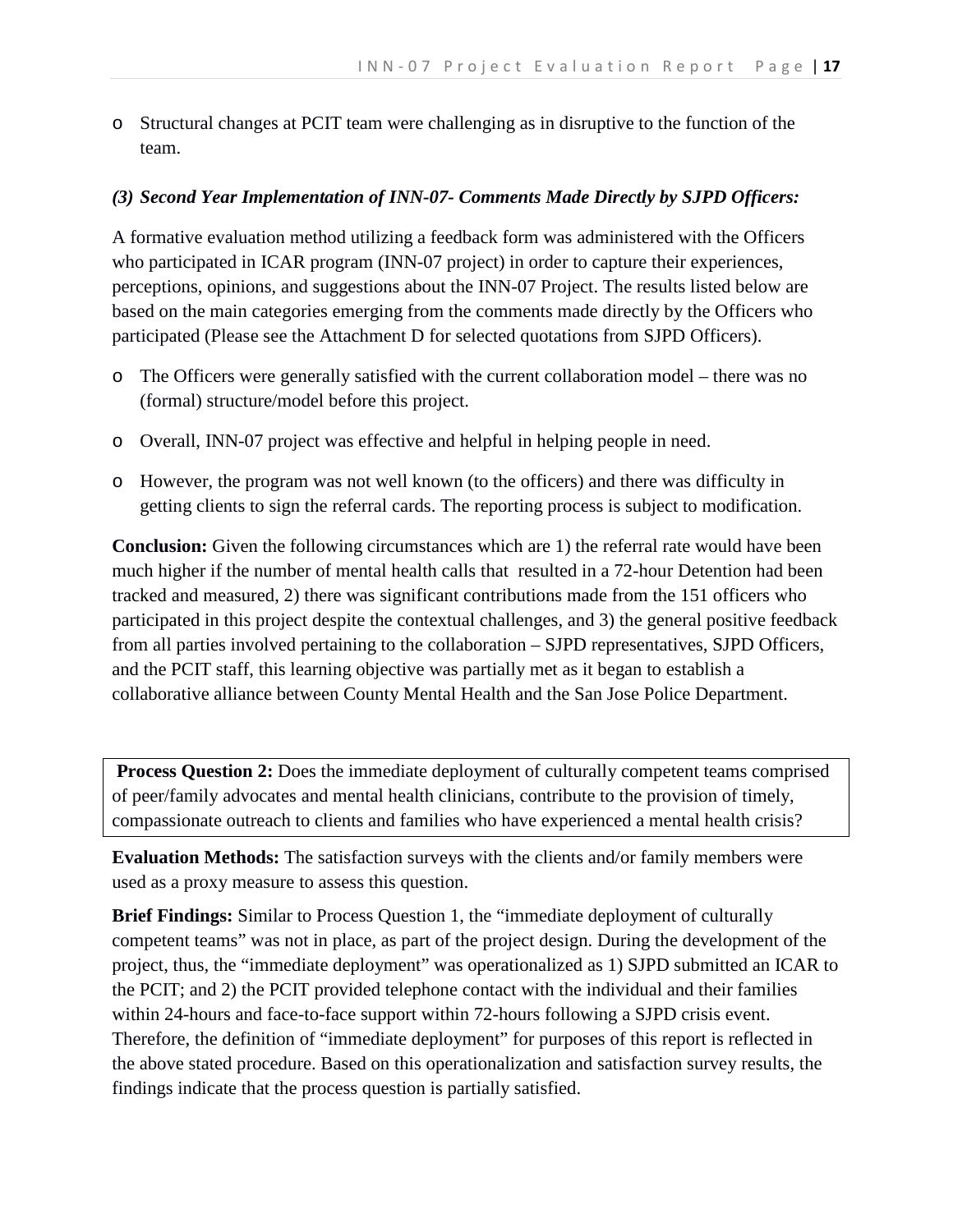**Detailed Findings***:* Below are the results of the satisfaction surveys with clients/family members.

Based on the "satisfaction survey" with 50 clients and family members who participated in the satisfaction survey at the termination of the PCIT services, 94% of clients and family members (N=47) responded that they received the kind of service they wanted from PCIT at the time of contact. Also, clients and their family members were very satisfied with the quality of service received their interaction with PCIT staff. This indicates that the deployment of culturally competent teams contributed to the provision of timely, compassionate outreach to clients and families who have experienced a mental health crisis. Please see Table 3 in Appendix D for a detailed description of this result.

Additionally, listed below are some participants' narrative responses collected from the surveys pertaining to this process outcome question:

- *It was very helpful that the PCIT could meet with me at my convenience.*
- *The telephone check-ins were the most important feature and was extremely helpful.*
- *I* was very happy with the quick response of the PCIT staff and the positive support that I *received.*

**Conclusion:** The findings indicate that this Process Question was partially met. Again, the partial satisfaction may have been due to the structure of the field response team. The clinical team was not part of the field response team and consequently, the opportunity to engage clients at the scene into treatment may have been missed. However, results from the satisfaction surveys with clients and family members indicated that contact with PCIT staff was positive as they received the type of service they wanted and were very satisfied with the PCIT interaction. This suggests that the deployment of the PCIT culturally competent teams after a crisis situation contributed in meeting clients' and families' needs by linking them to proper mental health services efficiently.

**Outcome Question 1:** Using historical law enforcement response data as a baseline for comparison, what is the effect of immediate, compassionate, culturally competent, post- crisis intervention on repeat law enforcement responses and response dispositions?

**Evaluation Methods as Proxy Measures:** This question was answered by two proxy measures since the SJPD database does not track repeat callers.<sup>[5](#page-17-0)</sup> The SJPD Crime Analysis Unit confirmed there is no specific data collection procedure to track the repeated mental health related calls

<span id="page-17-0"></span> $<sup>5</sup>$  Please note that these four questions were developed by the personnel of Santa Clara County Mental Health</sup> Departments, and approved by both County Board of Supervisors and the State's Mental Health Services Oversight and Accountability Commission (OAC) in 2010. When it was attempted to modify these questions to correspond to the data availability, OAC was inactive due to administrative issues, making the project retain the original questions.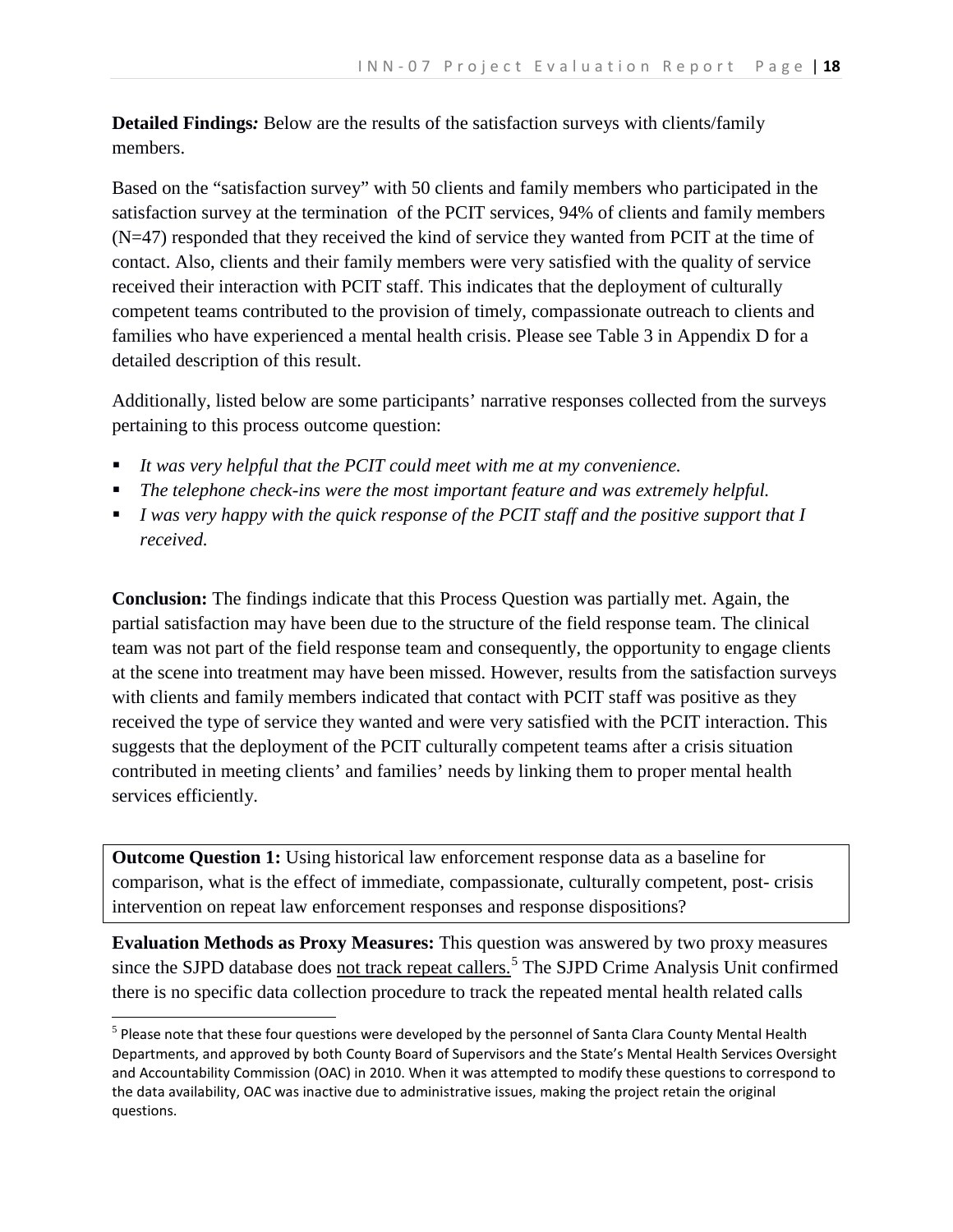made to SJPD. However, based on the evaluator's understanding, there have been anecdotal statements from the Officers who responded to the same residence multiple times due to a mental health related crisis. It is presumed that such anecdotal statements might have been the base of the above listed outcome question. Two proxy measures used are 1) testimonial statements from the SJPD officers, and 2) low rate of the repeated ICAR referrals.

**Brief Findings:** Since there was no statistical data available to answer this outcome question, technically this outcome question was not answered. Nevertheless, based on the proxy measures mentioned above, there are some indications that the INN-07 project may have been effective in reducing the repeated mental health calls.

**Detailed Findings:** The above listed evaluation method and corresponding findings are illustrated in detail below:

#### **1) SJPD Officers' Perception:**

Based on the responses from the SJPD officers who had used the ICAR referral programs, there seemed to be a positive outcome regarding returning to the same residence for mental health calls. Below are some direct quotations from the Officers.

- o *I used ICAR for a family in which the mother and her adult son needed mental health services. I was able to have both agree to sign the ICAR form after three calls for service within a 2-week period. Since services were provided, I have not had any return calls for services at the residence.*
- o *Very hard to rate this program due to the fact that the outcome is unknown to us. The only way we know is if we stop returning to the same home and hope it was from the ICAR program. I interviewed one person after response team came out. She stated it was nice, but did not help her out in her issues. On the flip side, I have not had to go out to this address as frequent.*

#### **2) Low Rate of the Repeated ICAR Referrals:**

In addition to the responses from the SJPD officers, further investigation revealed that based on the combination of Unicare number, date of birth, and/or other demographic characteristics, finding shows that the majority of people (94.4%) who were involved with ICAR services did not have any repeated entry into the system. Thus, this very low rate of the repeated ICAR referrals along with the above statements from the patrol officers who participated in ICAR services signify that the INN-07 project may have played a positive role in reducing the repeated mental health calls.

*Examples of Program Success Stories:* Furthermore, as stated earlier, the PCIT Collaborative team regularly met with the LAC to update the members of the LAC about the project's progress.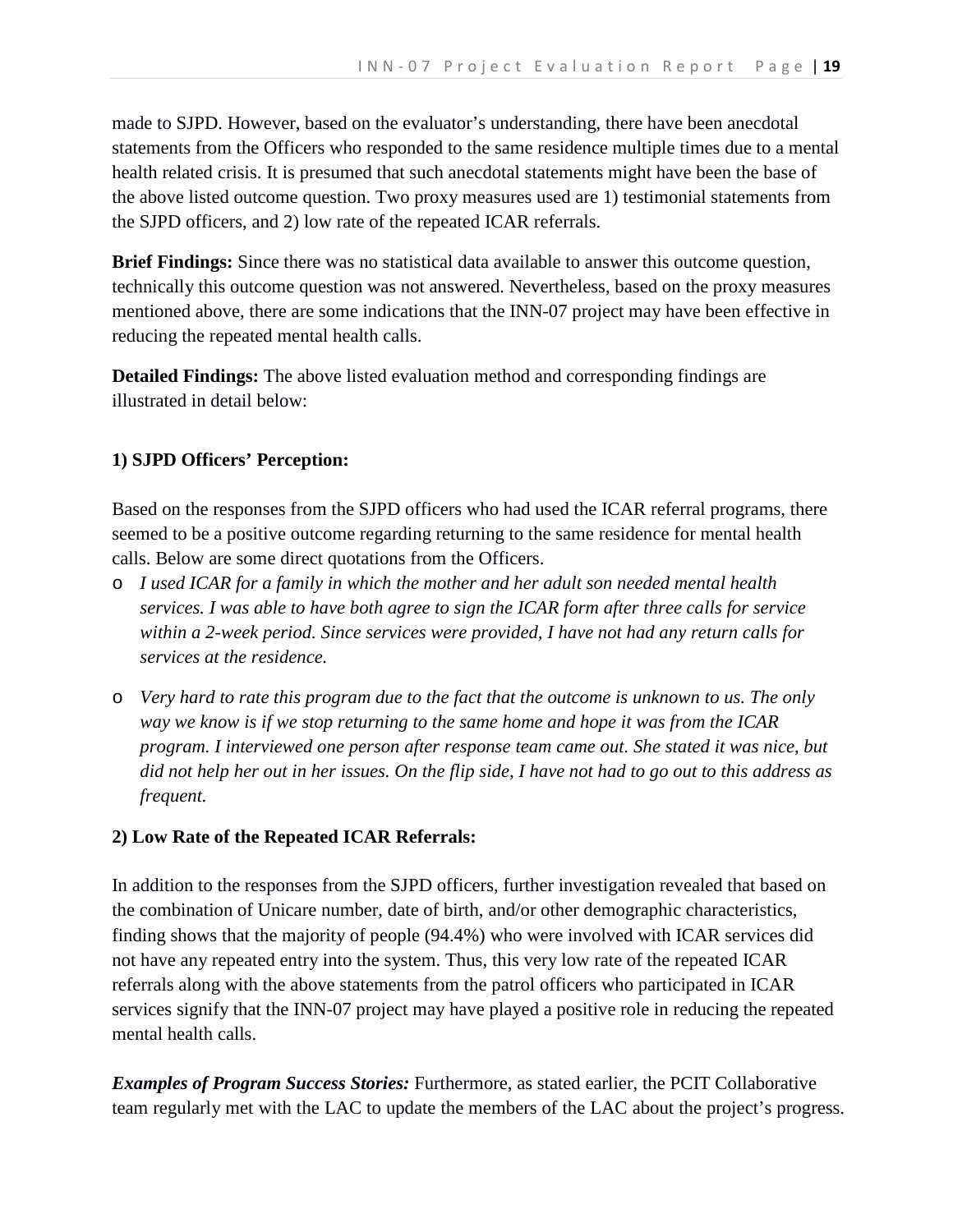During the meeting, the PCIT staff presented several success stories of clients who received the PCIT services. While these stories were not collected as part of the evaluation, three client cases were selected from the presentation and are available in Appendix D in order to provide insight pertaining to the success of the PCIT services.

**Conclusion:** Based on the comments made by the patrol officers who participated in this project and the low rate of the repeated ICAR referrals, it seems that this project may have influenced the reduction in repeated mental health crisis calls among clients who received PCIT services.

**Outcome Question 2:** What is the effect of immediate, compassionate, culturally competent post crisis intervention on individuals and families who have been involved in law enforcement related mental health crisis?

**Evaluation Methods:** The project assessed this outcome question by utilizing the following three methods: 1) the second part of the "satisfaction survey" results, 2) the semi-structured interviews with clients and 3) the three-month follow ups with clients.

**Brief Findings:** This outcome question seems to be satisfied based on the findings which indicated that the INN-07 project contributed to improving the well-being of clients and/or family members who received the PCIT services.

Before presenting the results, it is important to describe the demographic characteristics of the  $112$  clients<sup>[6](#page-19-0)</sup> who received the PCIT services.

**Demographic Characteristics of Clients Served:** In terms of age, the largest group of clients was in their 10s (29.5%), followed by 20s (23.2%). About the gender distribution, there was more male (55.4%) than female (44.6%). In regards to ethnicity, Hispanic was the largest ethnic group (46.4%), followed by Caucasian (19.6%). Also, the majority of those referred were single/never married (76.8%), followed by married (9.8%). Lastly, regarding the current living situation at the time of referral, the majority of referrals were made from: a private residence (83.9%) followed by homelessness (9.8%). More detailed demographic information is presented in Appendix D.

In addition to the above described demographic characteristics, 71 (62.8%) out of 112 clients who received the PCIT services already had a Unicare number, while only 40 clients did not. One person did not have any information regarding the Unicare number. Please note that one person out of 71 received PCIT service twice.

**Detailed Findings:** A brief finding of each method is presented below.

<span id="page-19-0"></span> $6$  Legally consumers are allowed to opt out of the PCIT program at anytime in the process. As presented in Figure 2, the number of consumers that were successfully linked to ongoing mental health services was 112.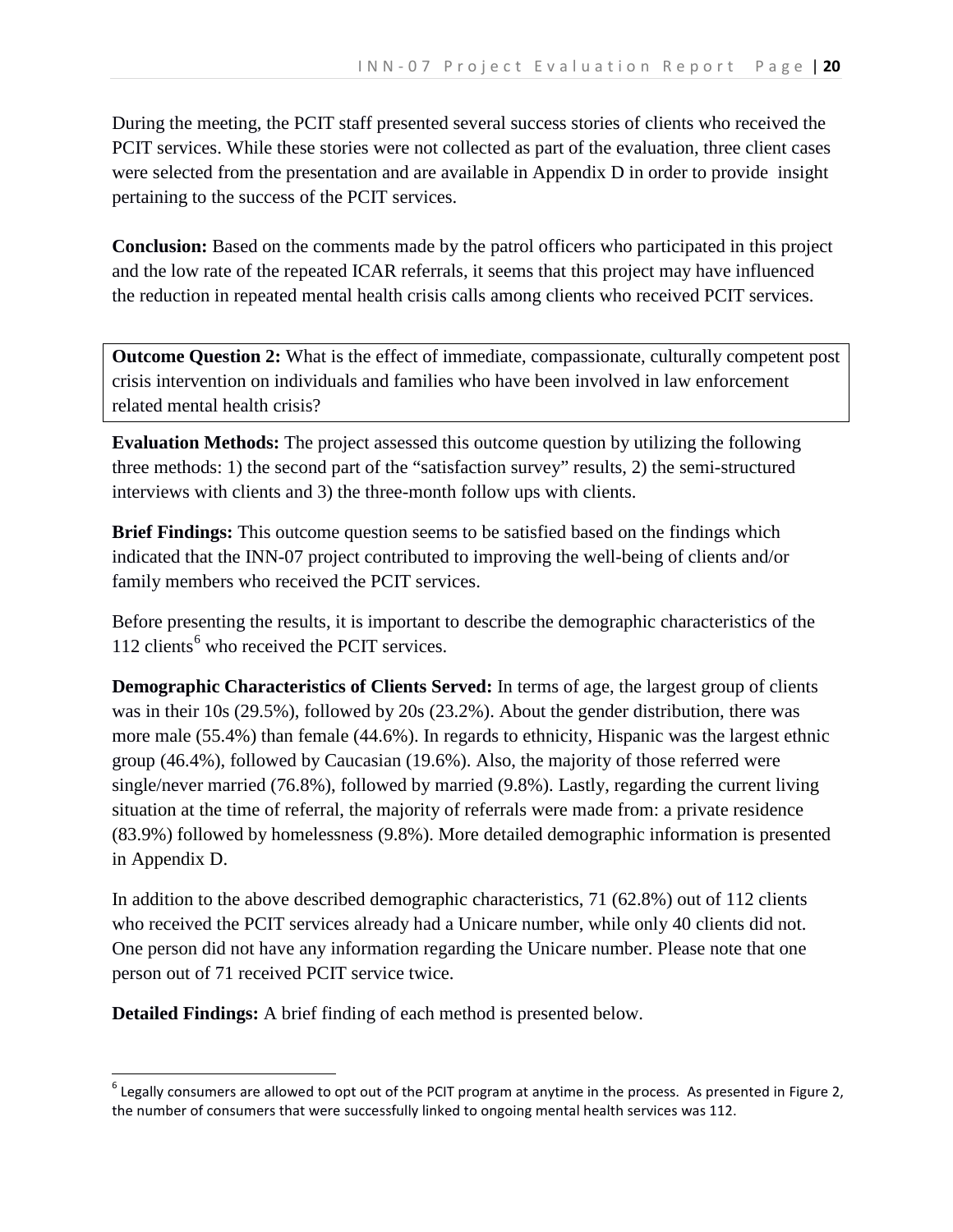## **1) Satisfaction Survey Results with Clients and/or Family Members:**

On average, PCIT staff contacted clients 3.30 times (SD=3.75, range: 1-25 times) and family members 3.33 times (SD=4.18, range: 1-26 times). Participants also reported that they were very satisfied with the quality of service received from PCIT (average  $=3.54$ , where 1= not satisfied to 4= very satisfied) and with the interaction with the PCIT staff (average = 3.54 with the PCIT clinician and 3.62 with the PCIT peer-advocates, where  $1=$  not satisfied to  $4=$  very satisfied). Table 3 and 4 in Appendix D shows the descriptive results of the items asked on the survey used to measure the quality and effectiveness of the services.

## **2) Semi-structured Individual Interview with Clients:**

As described earlier, three clients voluntarily participated in the semi-structured interviews three months after the services were closed. While interview results from three clients might be considered insignificant from the research perspectives, the information presented here may hold important critiques of the PCIT services since these three clients spent more than one hour to provide their feedback to the research team about the impact of the PCIT services on their wellbeing.

The results from the semi-structured interviews with the clients indicate that:

- 1. Services were very helpful in addressing the client's mental health symptoms.
- 2. The quality of life of the client has been improved.
- 3. There were challenges in obtaining the services initially. However, PCIT staff helped to get the services that the client needed.
- 4. Clients are satisfied with the PCIT interventions.

## **3) Three-month Follow-ups with Clients:**

Additionally, brief "three-month follow ups" were employed as part of PCIT services to establish whether clients and families' participation in this project resulted in appropriate referrals, if they remained engaged in services and the status of their recovery.

A total of 22 clients participated in this three-month follow up and the results from the "three month follow-up" with the clients indicate that a good deal of "warm hand-off" referrals were made when the services were identified as needed – on average, about 30% out of 22 clients who participated in the three-months follow up were "warm hand-off". A "warm hand-off" included 1) providing transportation assistance and translation; 2) arranging and providing supportive telephone contacts with clients until the first appointment following the crisis event; 3) meeting officers in the field to begin engaging clients; 4) collaborating with the service providers working with clients to ensure positive outcomes; and 5) participating in activities that supported service linkages for clients. Further, about 70% of clients and/or family members received all agreed/referred services and remained engaged in treatment at the time of the three months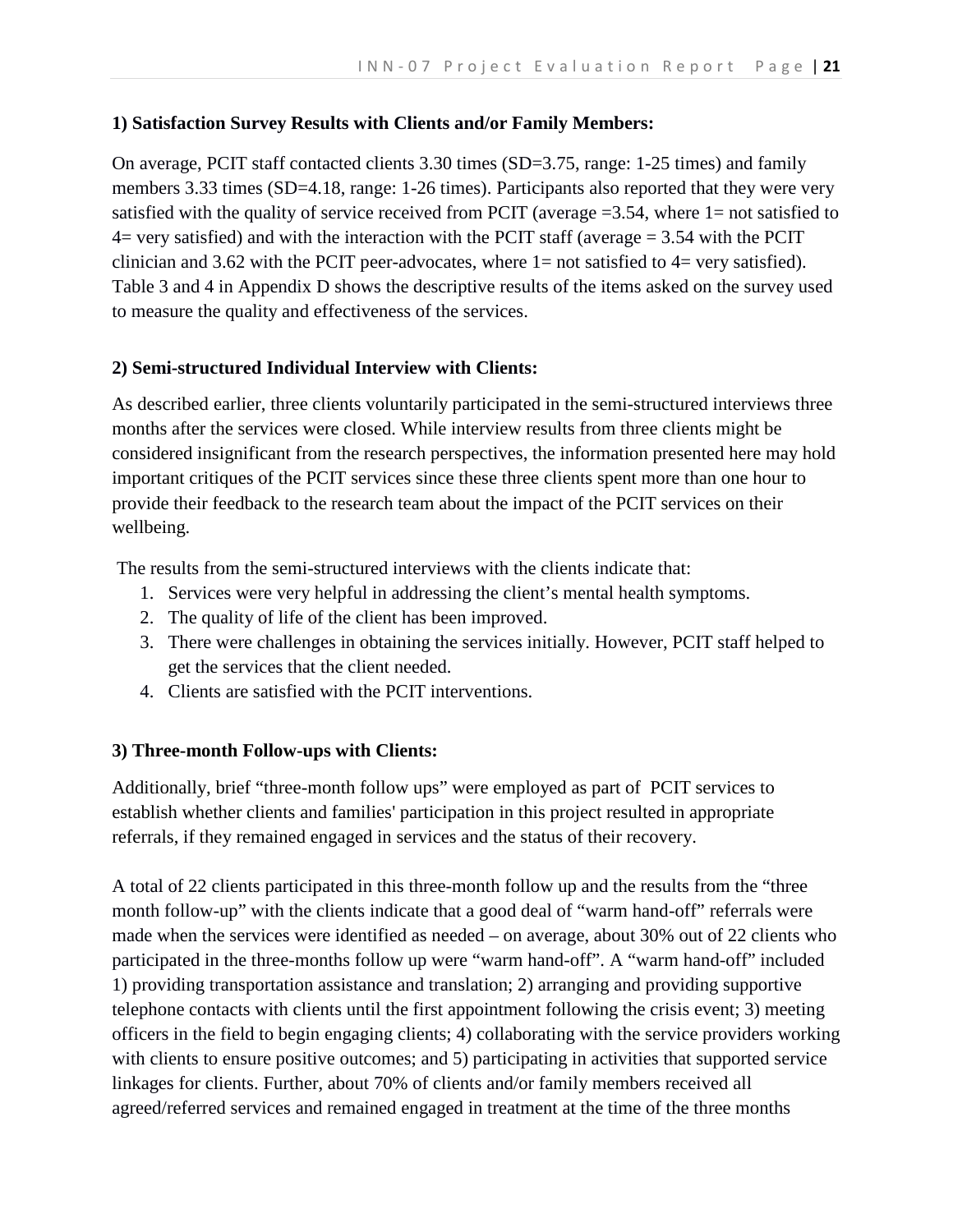follow-up. This finding suggests that PCIT interventions had a positive effect on clients and family members.

**Conclusion:** Based on the satisfaction survey results, the findings suggest that the INN-07 project which was designed to provide compassionate and culturally competent post crisis intervention services was generally successful in meeting client's needs and seemed to contribute to their recovery process. Moreover, the majority of the clients that completed PCIT services continued to receive treatment three months later, suggesting potential long-term benefits for clients involved with the INN-07 project.

## **IV. LESSONS LEARNED AND IMPLICATIONS FOR FUTURE PROJECT**

#### **1. Challenges and Resolution Efforts**

This project contributed to building a positive collaboration between MHD and law enforcement through the partnership of designing, developing and implementing a service that provided clients with culturally competent services. However, based on the results presented above, the four learning objectives/questions were only partially met due to the following several contextual challenges. In this section, each challenge is presented along with proactive corrective action efforts taken by the project.

**First**, the project encountered a procedural challenge requiring clarification pertaining to project clinicians placing clients on a 72-Hour Detention and then contacting SJPD to transport the clients to Emergency Psychiatric Services (EPS) for an evaluation. The SJPD representative had announced to the patrol officers that project clinicians would place clients on a 72-Hour hold and facilitate clients' transportation to EPS via the County contracted ambulance service. These different interpretations caused a project delay which was resolved by allowing clinicians to place clients on a 72-Hour Detention and then contact the ambulance service to transport the client to EPS. The assistance of SJPD would be utilized only in instances when a client was violent. The PCIT staff informed officers of this service through several presentations.

**Second,** the project launching of September 01, 2011 was ill-timed as it coincided with budgetary and leadership issues within SJPD which resulted in layoffs for many of the SJPD patrol officers, which seemed to negatively impact the project. The PCIT made every effort to increase the referral rates by conducting a series of presentations during the officers shift briefings at SJPD. Further, the PCIT team designed and distributed program brochures and "promotional pens" with the PCIT consultation telephone number on it to the officers during these briefings. In addition, the PCIT team took several additional measures in promoting PCIT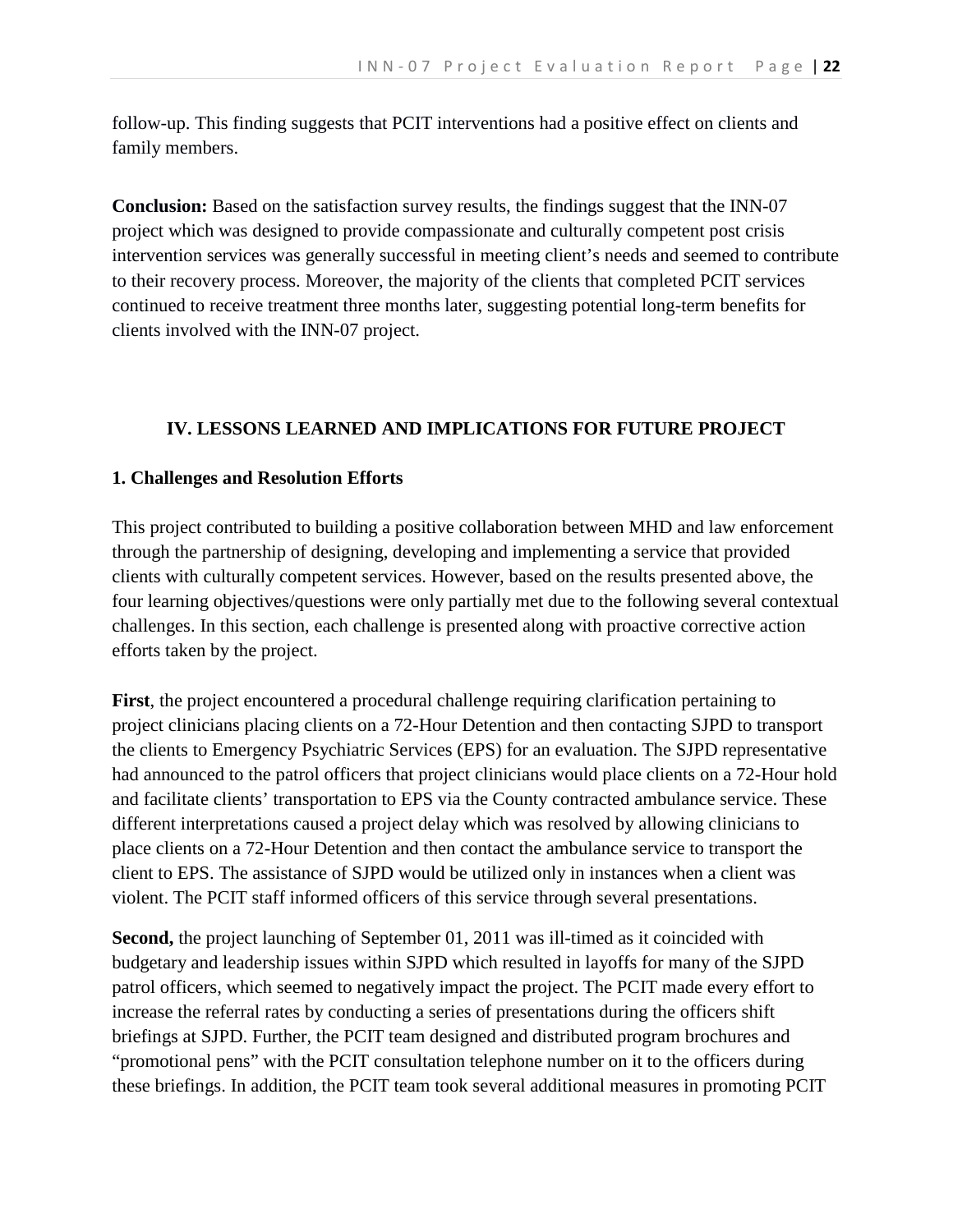services (e.g., attending the CIT Academy, developing a brochure that was placed at different strategic locations such as EPS and Mental Health Urgent Care (MHUC) for clients and for SJPD to hand out to individuals and their families when responding to a mental health call who may have declined services initially).

**Third,** based on the design of this project the service delivery structure of voluntary participation by clients primarily relied on the referrals by SJPD Officers and the clients and/or family members consenting to receive services. As shown above in Figure 2, 177 people out of 289 people who originally agreed to receive services opted out either because they no longer needed the services or PCIT staff was unable to contact them. Since clients have a legal right to decline services which this project honored, future projects should consider providing resources at the time of initial contact. Indeed, based on the interviews with the officers, it was clear that asking a person dealing with mental health issues to sign a consent form (so that PCIT could contact them) was difficult. Moreover, when referred individuals were homeless or transients, contacting and engaging those individuals was extremely challenging for PCIT staff. The PCIT, if unable to contact the individual by telephone attempted to resolve this issue by making field visits to locate and engage the individual into mental health services. Also, the PCIT provided a 24/7 Consultation Line for use by SJPD officers when responding to mental health related calls and if it was during normal business hours, between 9am and 6pm, a PCIT staff member would meet the officer at the scene for a consultation as part of their service description (please see p. 8)

**Fourth**, the evaluator encountered the challenge pertaining to the SJPD administrative data available and data collection methods relating to gathering information from clients and/or family members to evaluate the project's impact. As pointed out previously, the SJPD Crime Analysis unit does not track the repeated callers and there has been no systematic way to obtain data regarding whether repeated calls were reduced from the control period, which is one of the learning objectives. Also, the project had a lower referral rate than desired (8.43% referral rate: 339 ICAR referrals out of 4,023 mental health related calls). However, as stated on pp. 14-15, it is important to re-emphasize the fact that the 4,023 total number of mental health related calls received by SJPD does not depict an accurate account of callers placed on a 72-Hour Detention and transported directly to EPS, upgrading their status to a higher level of care resulting in accessing ongoing mental health services more quickly and thus becoming not eligible for the PCIT services. Furthermore, given the context for the protection of human subjects, the evaluator relied on the PCIT staff to gather the satisfaction surveys at the conclusion of the services from clients and/or family members, to collect the information about clients' service utilization status after service closure, and to make referrals for client participation in the individual interviews. Although the PCIT staff did their best to collect the data and refer the clients to the evaluator for the individual interviews, because the data was collected based on a completely voluntary basis (since this was part of the evaluation, not part of the services), clients and family members either declined to participate in the study completely or partially which contributed to the size of the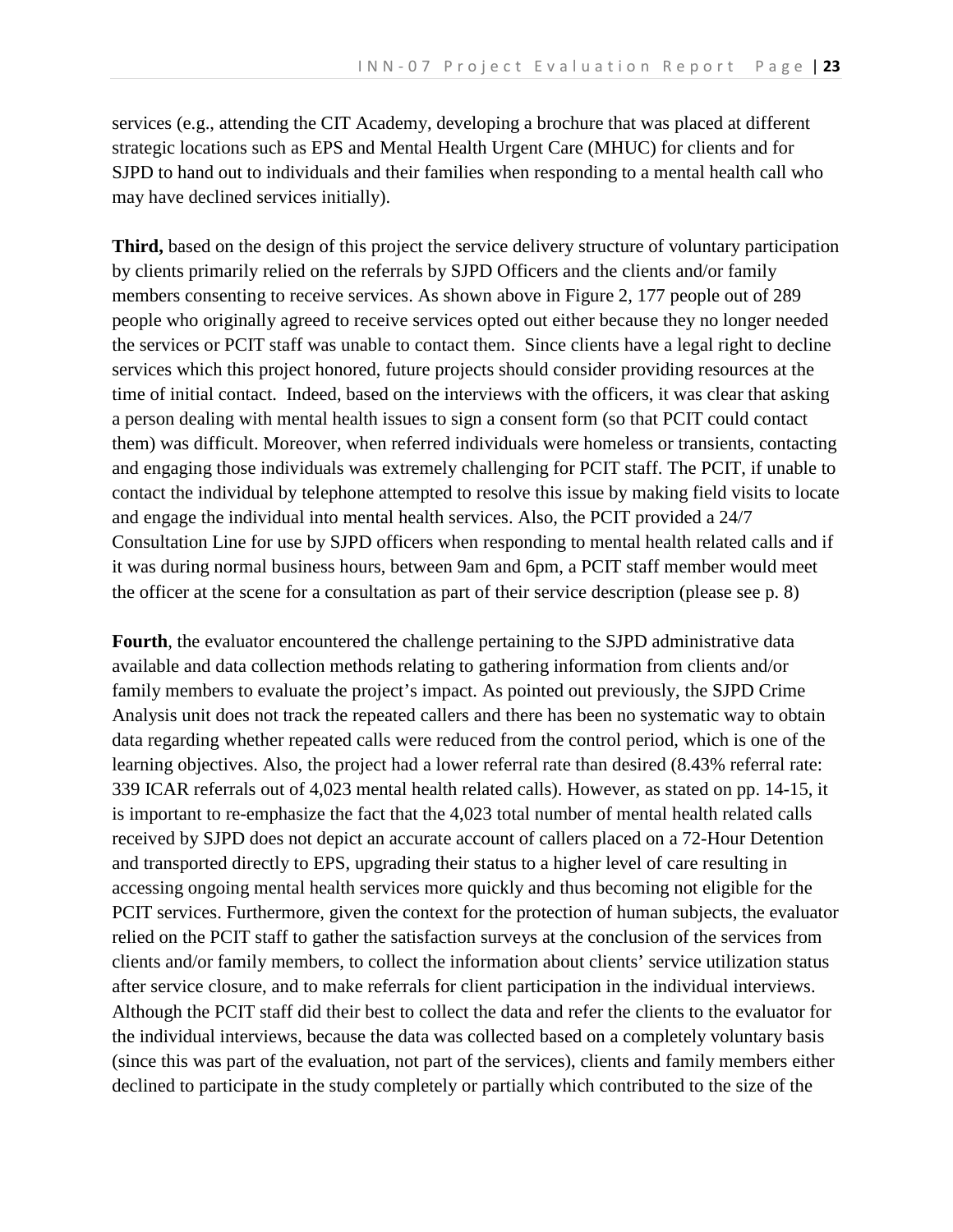data collected. For instance, while there were 112 clients who received the services, only 50 satisfaction surveys were collected; 12 clients were referred to the interview where only three clients participated; and 22 three-month follows up were collected. A future project may consider incorporating the satisfaction and three-months follow up as part of the service plan to assess the quality and effectiveness of the project with all clients who received the services.

**Fifth**, staff transition among the PCIT team members during the implementation of the project, although not significant, became an additional challenge. While ARCC was successful in recruiting and hiring culturally competent clinicians and peer advocates, several transitions occurred among staff. For example, it would have been ideal to have comprised the PCIT with one project manager, two clinicians, and four peer advocates throughout the project. In reality, due to the staff turnovers and transition to other positions, there were two project managers, four clinicians and seven peer advocates. The project supervisor who participated during the preimplementation period left immediately following the launching of the project, then the project manager who coordinated the project and supervised the staff from the beginning left the project prior to the closure of the project. Specifically, toward the end of the project, staff felt the program would not continue and therefore transferred to other positions to ensure their employment. While staff turnover and transitions to other positions were based on the individual's professional development, these staffing issues as well as the transition from one SJPD representative to another during the first year of the project implementation may have negatively influenced the project's outcomes. As an effort to resolve the challenges related to staff turnover and transitions, these challenges were addressed and discussed during PCIT Collaborative meetings. Further, all necessary measures including trainings to new staff regarding data collection procedures were provided. Lastly, PCIT experienced the following two additional challenges: 1) the Consultation line was inactive while an equipment upgrade was in process at ARCC which hindered the officers in accessing PCIT staff when needed, and 2) PCIT relocated from one site to another which appeared to be temporarily challenging to staff. The agency did advise all involved with the project regarding the difficulty with both the consultation line and relocation, and these challenges were resolved in a short period of time.

#### **2. Implications for Future Project**

Important implications for future projects can be drawn from the findings of this study. As some officers pointed out, future projects would require modification in order to make the program more efficient and effective.

An example of a modification would be to divide this project into two segments or phases. For instance, Phase I, the Clinical Mobile Crisis Response Team (Phase I) would meet SJPD officers at the scene to provide de-escalation, evaluation, crisis counseling and a referral to PCIT (Phase